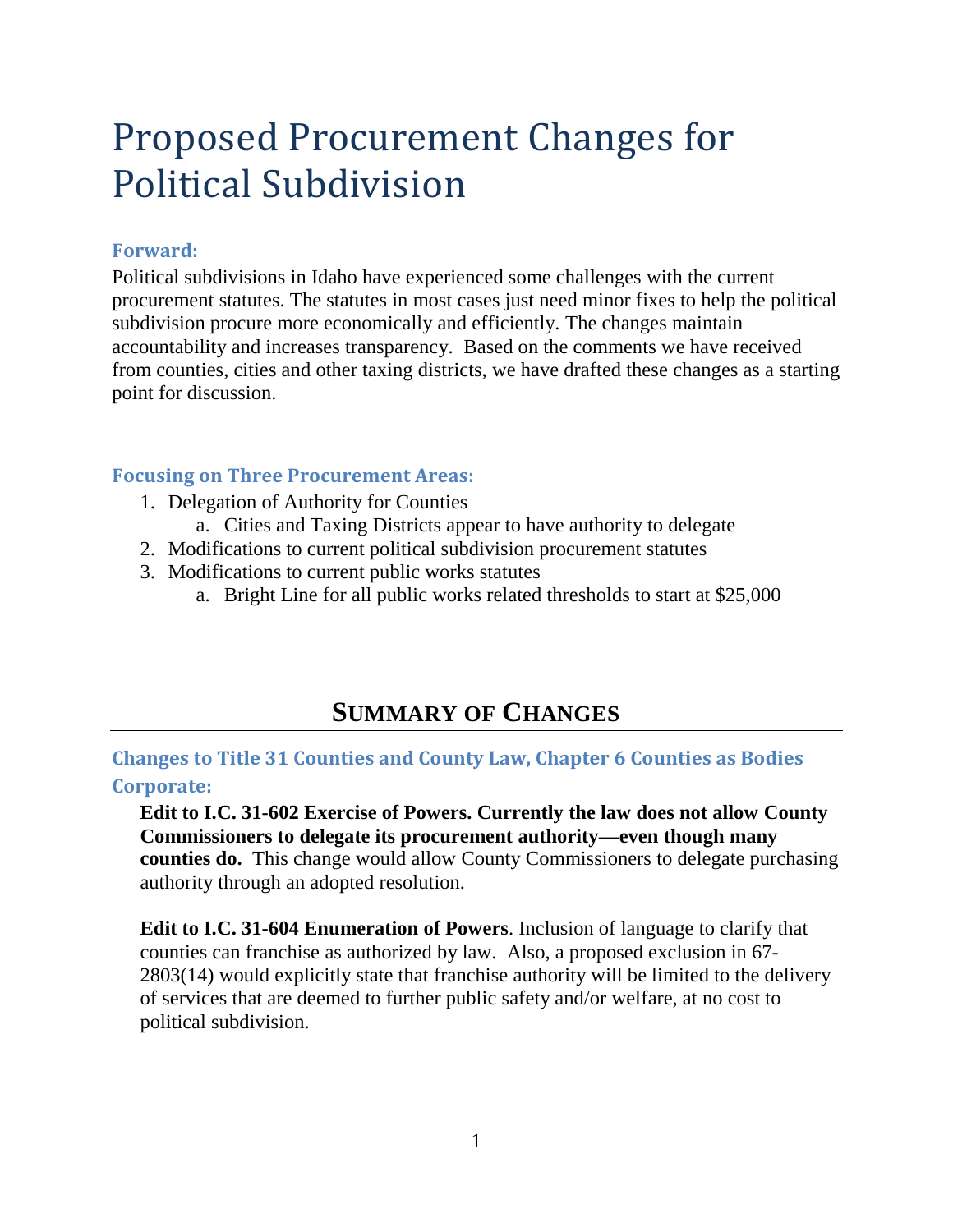## **Changes to Chapter Title 67 State Government and State Affairs, Chapter 28 Purchasing by Political Subdivision:**

**Edit to I.C. 67-2801. Legislative Intent**. Political Subdivision should procure from vendors with a "significant Idaho economic presence."

**Edit to I.C. 67-2802 Applicability**. Not all of the procurement related statutes are found in this chapter so other statutes referenced.

**Edit to I.C. 67-2803 Exclusions.** Substantive changes to this chapter include: (1) Procurement of Personal Property from the bids competitively bid by the state of Idaho, one of its political subdivisions or other states and their political subdivisions, or an agency of the federal government.

• There are contracts in different states that have gone through the competitive bidding process and often have local vendors in Idaho contracted. It would be helpful be able to utilize the vendors and to get the economies of scale of those larger entities when competitively bid.

(2) Purchases for goods, services, and public works less than \$25,000.

• Public works added - \$25,000 threshold for public works being made consistent through statutes.

(4) Clarification of the personal and professional services exemption. This section defines what is meant by "personal" or "professional" services. Current statute is vague in what constitutes either.

(8) Procurement of used personal property.

(11) Procurement of Goods for Direct Resale. This is for when a political subdivision sales directly to the public. For example; golf balls and golf clubs sold at a city golf course.

(12) Procurement of Travel and Training. The procurement of travel and training is impractical to a bid process as there are specific requirements, arrangements, logistics and expertise required.

(13) Procurement of goods and services from Idaho Correctional Industries. The state of Idaho can procure directly from Correctional Industries without going through a competitive process.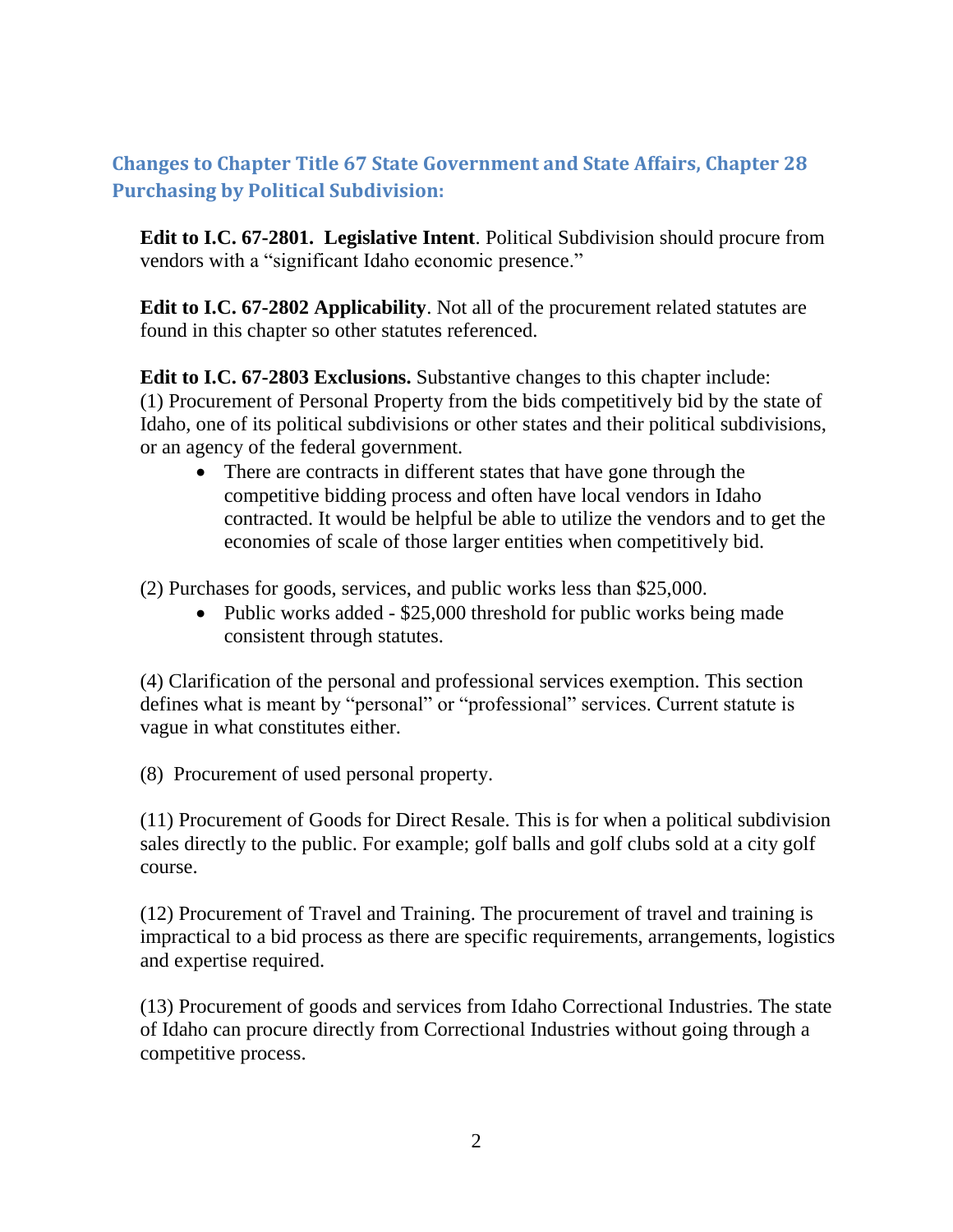(14) Granting of Franchises. Allows political subdivisions to participate in franchises where no money is expended on behalf of the government entity.

(15) Procurement of specialized repair of equipment in excess of \$25,000

(16) Procurement of software maintenance, support and licenses of an existing system/platform

(17) Procurement of Public Utilities

(18) Procurement of food for Jails and Detention facilities

**Edit to I.C. 67-2804 Waiver.** The interplay between the protection of trade secrets and bidding has become a problem. The new Section 4 requires bidders to mark proprietary information so political Subdivisions are not required to determine trade secrets when a public records request are submitted.

**Edit to I.C. 67-2805 Procurement of Public Works Construction.** Since public works sections are spread throughout the statutues, an opening statement was added cross referencing other sections of code related to the public works construction that need to be reviewed in conjunction with, and supplement to, I.C. 67-2805.

Added a section to issue a notice of intent to award. This will start the appeals process for all bidders that participated and give them 5 days to respond. After 5 days the Governing Board may award the bid. If a bidder objects to an award, they will respond in writing. This will halt the bid process until the governing board reviews the appeal. After review of the objection the political subdivision may proceed as it deems to be in the public interest.

**Edit to I.C. 67-2806 Procuring Services or Personal Property.** Added a section to issue a notice of intent to award. This will start the appeals process for all bidders that participated and give them 5 days to respond. After 5 days the Governing Board may award the bid. If a bidder objects to an award, they will respond in writing. This will halt the bid process until the governing board reviews the appeal. After review of the objection the political subdivision may proceed as it deems to be in the public interest.

**Addition of 67-2806A.** The state currently has an RFP process so this addition would establish the RFP process for political subdivisions.

**Addition of 67-2806B.** Allows for, and establishes the use of the Reverse Auction method for political subdivisions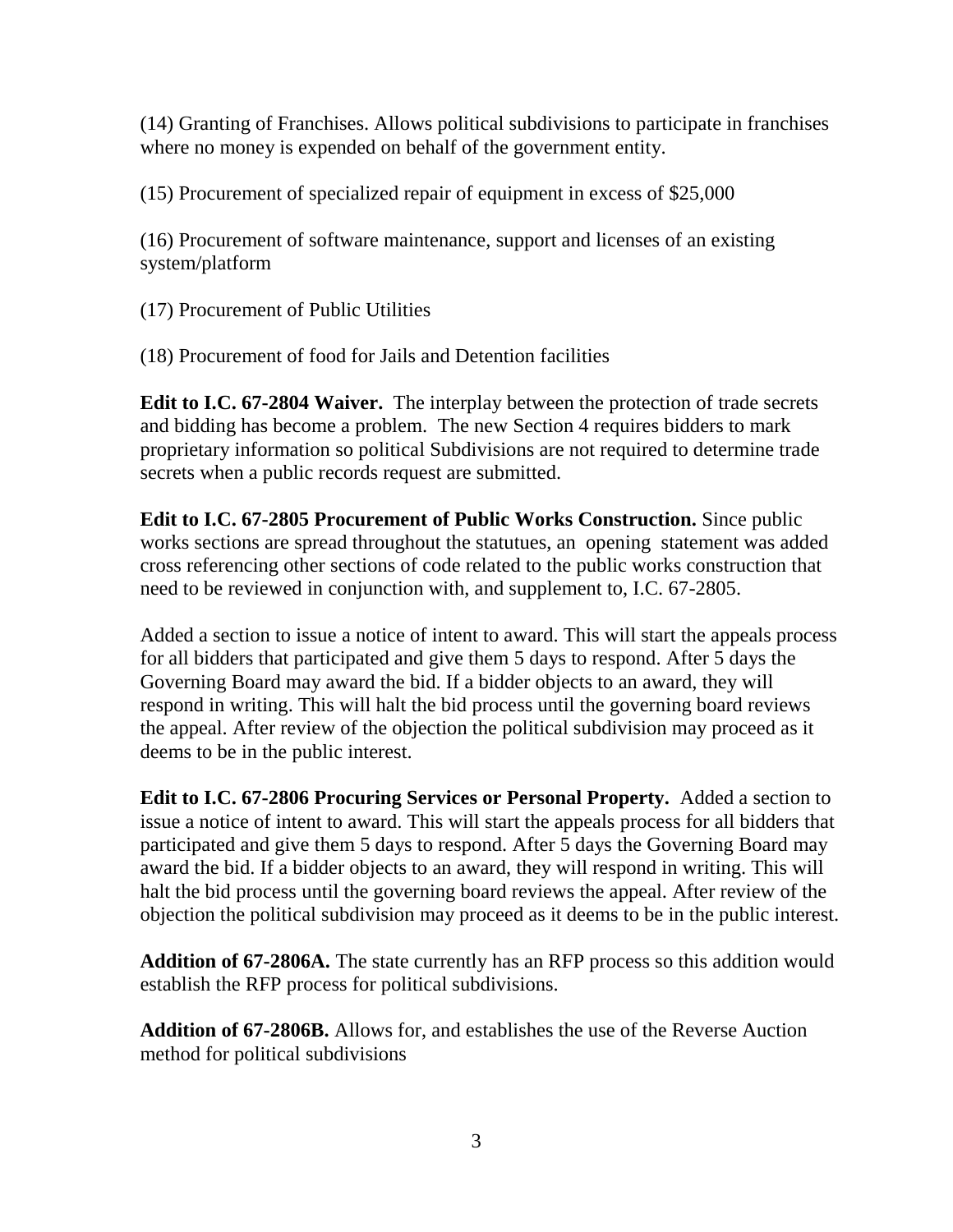**Edit to I.C. 67-2807 Cooperative Purchasing Agreements** –This section seeks to broaden what cooperatives a political subdivision can join, adds public works into category of procurement, and clarifies audit procedure.

**Addition of I.C. 67-2810 Procurement Training** – New section that calls for training of individuals making purchases on behalf of the political subdivision. Training may be provided in house, or may be obtained elsewhere.

## **In addition to the changes in 67-2805 Public Works, the following are proposed changes in other statues relating to public works**

**Edit to I.C. 54-1218 Public Works –** raised dollar threshold to \$25,000 and removes the requirement for an engineer to review work under \$25,000. It also adds review of architect if necessary

**Edit to I.C. 54-1903 Exemptions.** Public Works Exemptions – raised threshold to \$25,000 for public works projects (currently \$10,000) and \$100,000 (currently \$50,000) when no interest was received in solicitation.

**Edit to I.C. 54-1926 Performance and Payment Bonds –** requires performance and payment bonds of at least 85% of the project cost at the time of contract execution for contracts in excess of \$25,000. Currently the bonds are required at the time of contract "award" which does not allow much time for the contractor to obtain bonding. Bonds should be delivered concurrently with the contractor's signed contract.

#### **Typical bonding process for Formal Bid:**

- 1. Bids are submitted from contractors for Public Works Project
- 2. Apparent low bid identified (1 day after submittal of bids)
- 3. Intent to Award sent out identifying low bidder (2 days after submittal of bids)
- 4. Award Recommendation made to governing board (7 days after submittal of bids)
	- o Current statute requires bonding prior to this award
	- o Board acceptance or denial of recommendation to award
- 5. If accepted the contract is drafted and sent to the contractor (8-9 days after submittal)
	- o At this point the contractor will have final review of the contract, and have an award in hand to take to bonding company to get bonded. Contractor will send in signed contract and P&P Bonds for board consideration.
- 6. Board approves contract and the project can begin with a notice to proceed. (14 days after submittal of bids)

**Edit to I.C. 67-2320 RFQ process for Design Professionals –** minimum of 3 firms selected and preapproved in section (2)(h)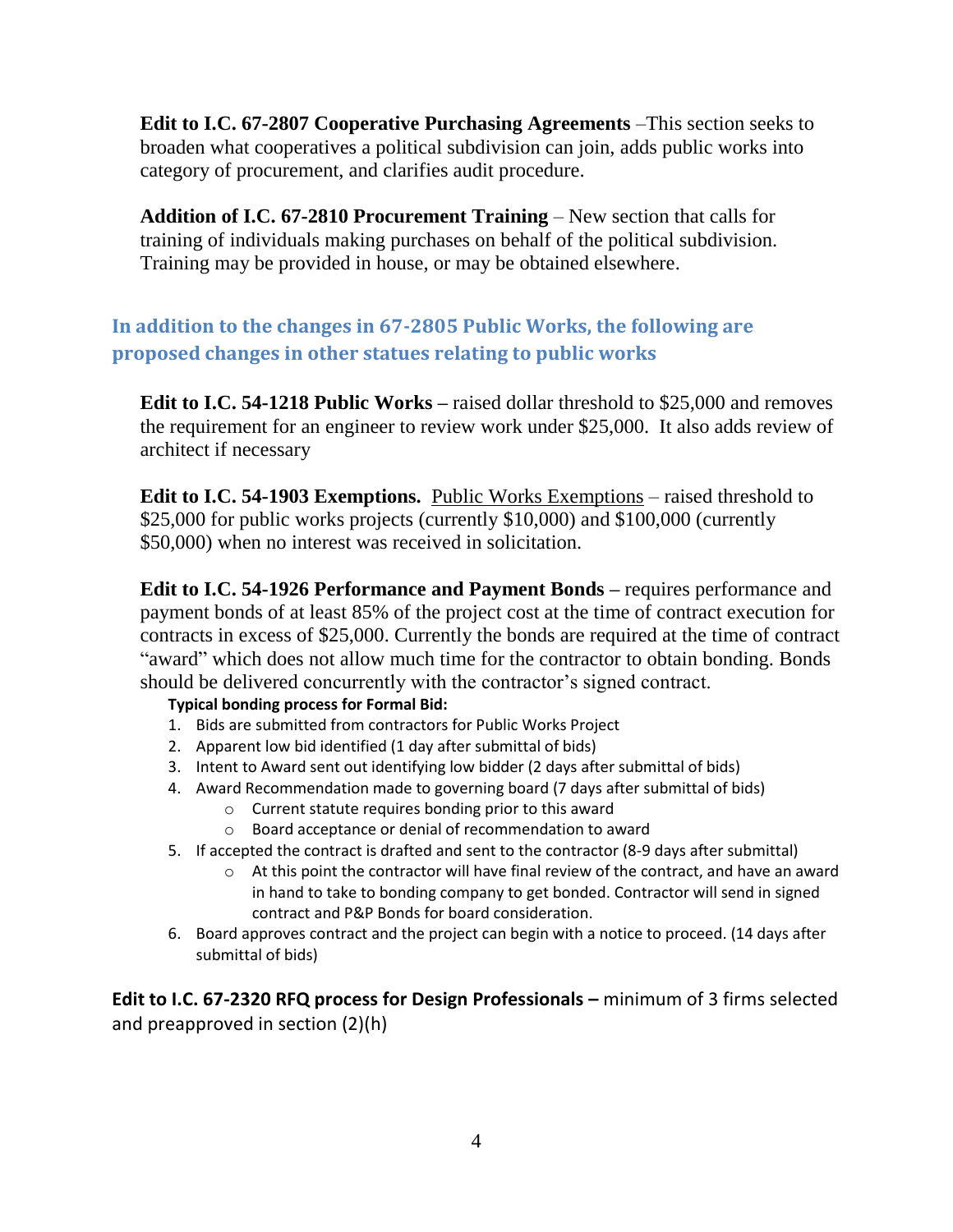#### AN ACT

#### RELATING TO THE EXERCISE OF COUNTY POWERS; AMENDING SECTION 31-602, IDAHO CODE TO

Be It Enacted by the Legislature of the State of Idaho:

SECTION 1. That Section 31-602, Idaho Code, be, and the same is hereby amended to read as follows:

31-602. EXERCISE OF POWERS. Its powers can only be exercised by the board of county commissioners, or by agents and officers acting under their authority, or authority of law. The purchasing power of the county, and the authority to contract for said purchases, may be delegated by the board of county commissioners by a duly adopted annual resolution. Said resolution must specify the county officers or county employees who have the authority to purchase and contract, and specify the dollar limits of such purchases and contracts.

SECTION 2. That Section 31-604, Idaho Code, be, and the same is hereby amended to read as follows:

31-604. ENUMERATION OF POWERS. It has power:

- 1. To sue and be sued.
- 2. To purchase and hold lands.

3. To make such contracts, grant franchises as authorized by law, and purchase and hold such personal property, as may be necessary to the exercise of its powers.

4. To make such orders for the disposition or use of its property as the interests of its inhabitants require.

5. To levy and collect such taxes for purposes under its exclusive jurisdiction as are authorized by law.

6. Such other and further authority as may be necessary to effectively carry out the duties imposed on it by the provisions of the Idaho Code and constitution.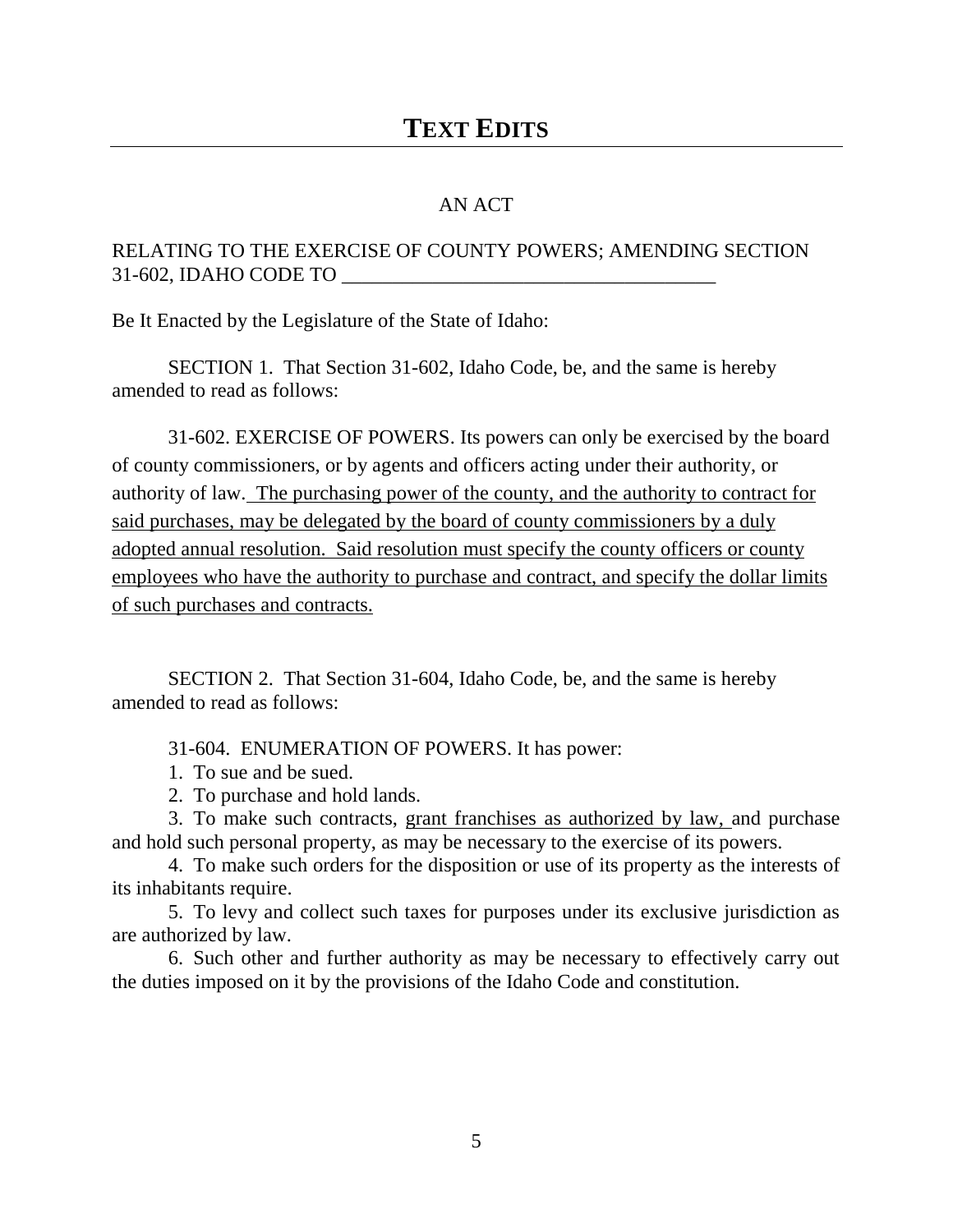SECTION 3. That Section 67-2801, Idaho Code, be, and the same is hereby amended to read as follows:

67-2801. LEGISLATIVE INTENT. Efficient and cost-effective procurement of goods, services and public works construction is an important aspect of local government operations. Local public agencies To the extent permitted by federal laws and regulations, political subdivisions should endeavor to buy procure goods, services and public works construction from vendors with a significant Idaho economic presence by way of a publicly accountable process. that respects the shared goals of economy and quality. Political subdivisions of the state shall endeavor to purchase goods and services from vendors with a significant Idaho economic presence.

SECTION 4. That Section 67-2802, Idaho Code, be, and the same is hereby amended to read as follows:

67-2802. APPLICABILITY. The provisions of this chapter establish procurement requirements for all political subdivisions of the state of Idaho. The public works construction procurement process set forth in this chapter shall function in a complementary manner with the public works contractors license board and the procedures which that board administers. Any general The procurement procedures set forth in this chapter shall be supplemented by the provisions of any other specific statutes pertaining to the procurement of goods, services, or public works construction including, but not limited to, 67-2349. awarding of any contract for the purchase or acquisition of any service, commodity or thing made expressly applicable to any particular political subdivision. or by means of any additional administrative process that otherwise establishes additional express requirements. No provisions of this chapter shall be deemed to preclude the use of procurement procedures otherwise authorized by law.

SECTION 5. That Section 67-2803, Idaho Code, be, and the same is hereby amended to read as follows:

67-2803. EXCLUSIONS. The procurement requirements established in this chapter shall not be applicable to the following procurements, provided that such procurements shall be guided by the best interests of the political subdivision procuring the goods, as determined by the governing board:

(1) The acquisition Procurement of personal property or services when the procurement duplicates the price and substance of a contract from current contracts for like goods or services that hasve been competitively bid by (a) the state of Idaho, (b) one (1) of its political subdivisions, (c) other states or their political subdivisions, or (d) an agency of the federal government or; when the procurement duplicates the price and substance of a contract from current contracts for goods or services that have been competitively bid by the state of Idaho, or one (1) of its political subdivisions;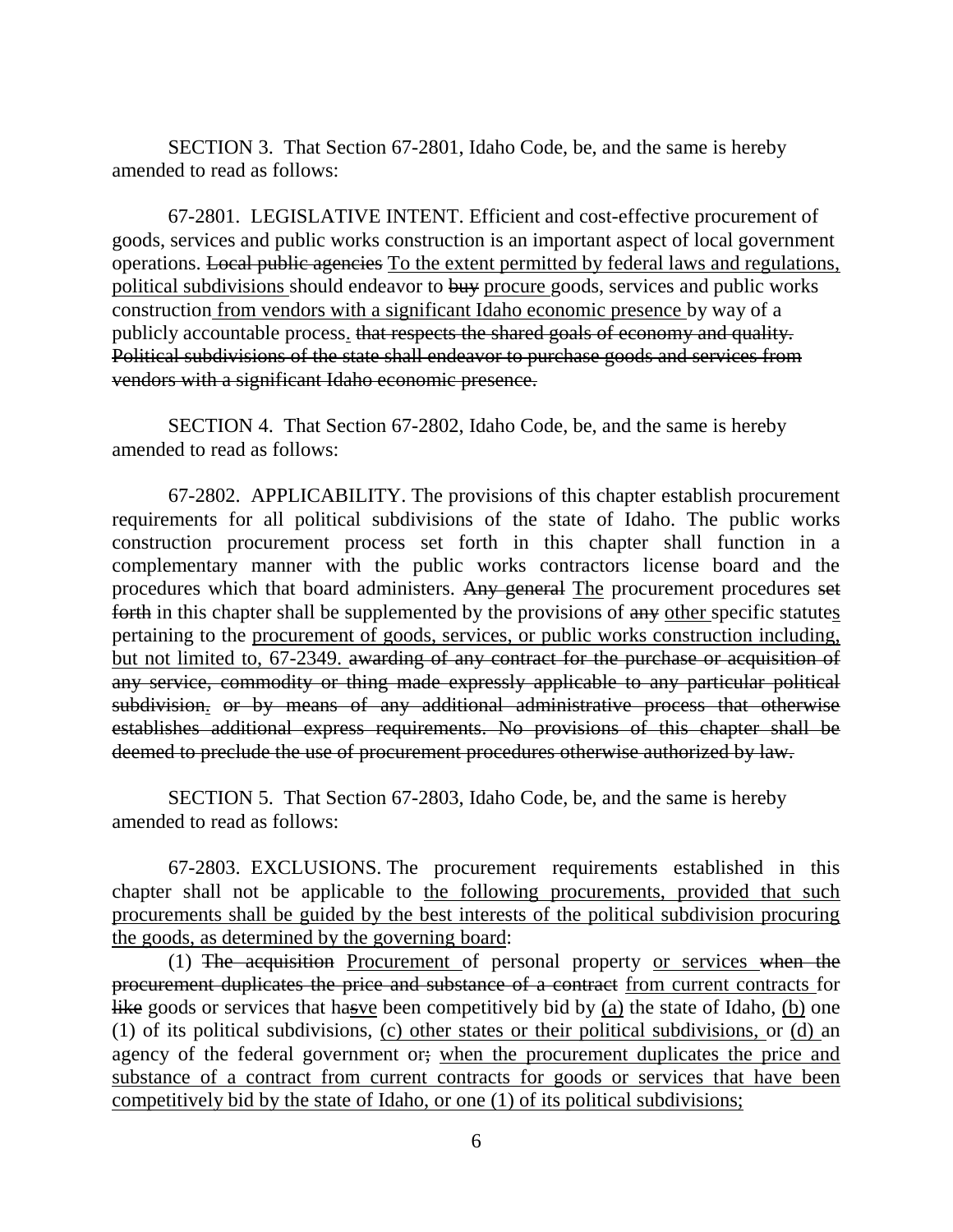(2) Contracts or purchases for goods, services, or public works wherein expenditures are less than twenty-five thousand dollars (\$25,000), provided such contracts or purchases shall be guided by the best interests of the political subdivision procuring the goods and services as determined by the governing board;

(3) Disbursement of wages or compensation to any employee, official or agent of a political subdivision for the performance of personal services for the political subdivision;

(4) Procurement of personal or professional services to be performed by an independent contractor for the political subdivision. For purposes of this chapter, "personal or professional service" means the performance for remuneration by an individual or business entity, on a specified contractual basis, of specialized professional or consultive expertise germane to the administration, maintenance or conduct of governmental activities, which are dependent upon specific licensure, facilities, or specialized talents or skills. Such services include, but are not limited to, legal, medical, accounting, creative, artistic, real property appraisal, computer engineering, and complex information technology services;

(5) Procurement of an interest in real property;

(6) Procurement of insurance;

(7) Procurements, dues, and Ccosts of participation in a joint powers agreements with other units of government or other membership organizations;

(8) Procurement of used personal property by irrigation districts, drainage districts and their boards of control; or

(9) Procurement from fFederal government general services administration (GSA) schedules or federal multiple award schedules (MAS); or

(10) The acquisition Procurement of personal property or services through contracts entered into by the State of Idaho Department of Administration Division of Purchasing.:

(11) Procurement of goods for direct resale;

(12) Procurement of travel and training;

(13) Procurement of good and services from Idaho Correctional Industries;

(14) Granting of exclusive franchises for the delivery of services on behalf of political subdivision, when such franchise is deemed necessary to further public safety or the welfare of its citizenry and such franchise is of no cost to the political subdivision;

(15) Procurement of specialized repair of equipment in excess of \$25,000;

(16) Procurement of software maintenance, support and licenses of an existing system/platform;

(17) Procurement of Public Utilities; or

(18) Procurement of food for use in Jails, and Detention facilities.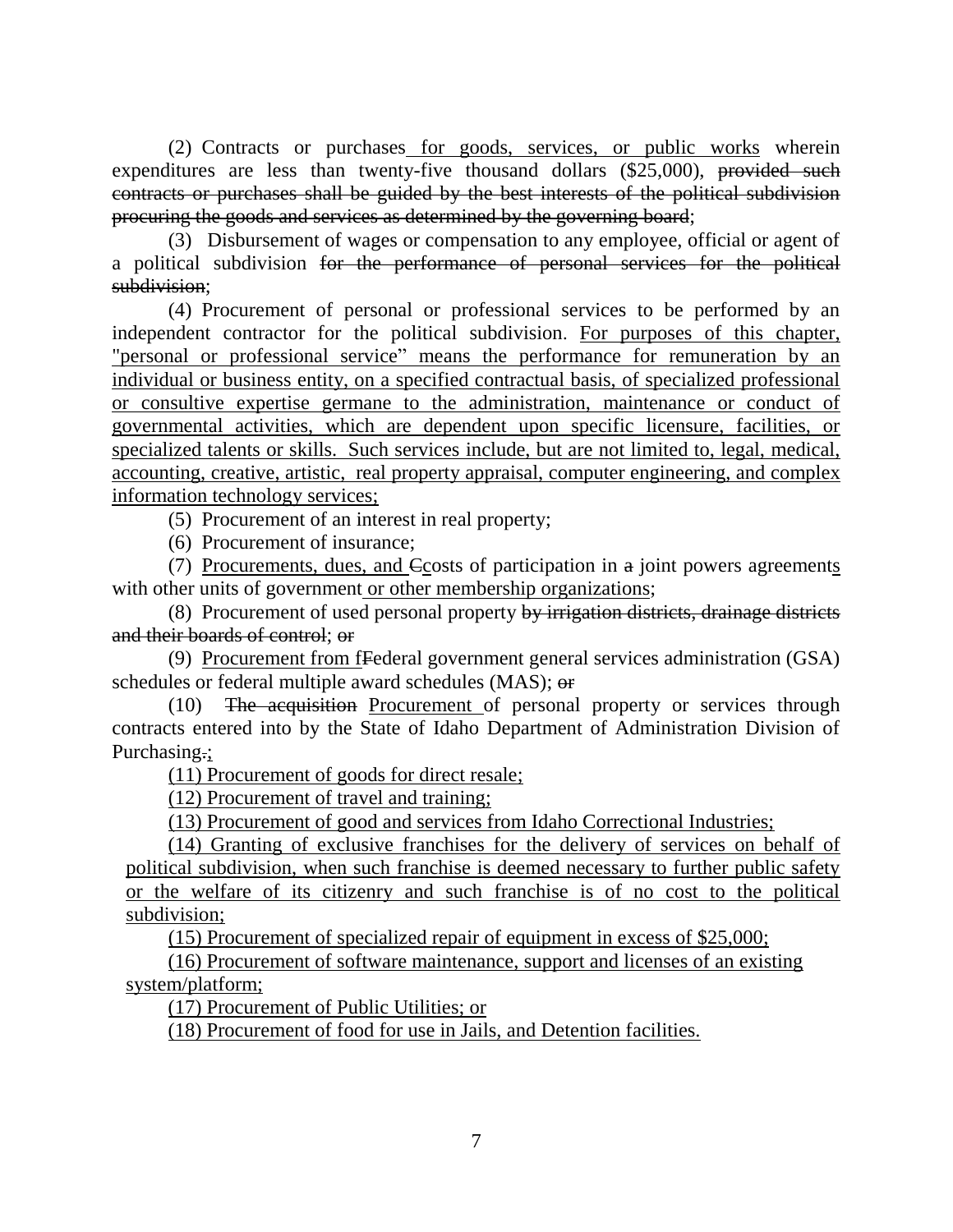SECTION 6. That Section 67-2804, Idaho Code, be, and the same is hereby amended to read as follows:

67-2804. WAIVER. (1) Whenever the provisions of this chapter require a public works contractor's license to bid upon a public construction project, such requirement shall be deemed waived whenever federal law prohibits requiring licensure as a precondition for submitting a bid.

(2) Nothing in this section shall be deemed to prohibit a political subdivision from performing construction or repair work on the political subdivision's own facilities.

(3) Whenever this chapter provides time limits for objection or appeal, any objection or appeal not perfected within such time limitations shall be deemed to constitute a waiver of any rights to raise such objection or appeal thereafter.

(4) By responding to a request for bid or proposal, the bidder or proposer warrants that it has marked all qualifying material within the bid or proposal as trade secret or proprietary information, as defined in title 74, chapter 1, Idaho Code and waives the right to object to the release of any material not marked as such, after the bid or proposal has been opened, and the political subdivision has responded to a public records request for the contents of the bid or proposal.

SECTION 7. That Section 67-2805, Idaho Code, be, and the same is hereby amended to read as follows:

67-2805. PROCUREMENT OF PUBLIC WORKS CONSTRUCTION. (1) In addition to the requirements of this section, political subdivisions shall also comply with 67-2348, 67-2309, 67-2310, 67-2320, and the applicable provisions of Title 54 Chapter 19. For any contemplated public works construction project with an estimated total cost of less than fifty thousand dollars (\$50,000), where the political subdivision determines that there may be a lack of available licensed contractors, a political subdivision may publish a notice of intent to procure in its official newspaper, concurrently sending such notice to the public works contractors license board, in order to solicit statements of interest from licensed public works contractors to determine whether one (1) or more licensed contractors is interested in submitting bids. Such notice of intent to procure shall be provided by the same means required for published solicitation of competitive bids and shall contain essentially the same information as such published notice. If no licensed public works contractor submits a statement of interest, the political subdivision may purchase public works construction from other than a licensed public works contractor by using the same procurement procedures otherwise specified herein.

(2) When a political subdivision contemplates an expenditure to procure public works construction valued in excess of twenty-five thousand dollars (\$25,000) but not to exceed one hundred thousand dollars (\$100,000), the procurement procedures of this subsection (2) shall apply:

(a) The solicitation for bids for the public works construction to be performed shall be supplied to no fewer than three (3) owner-designated licensed public works contractors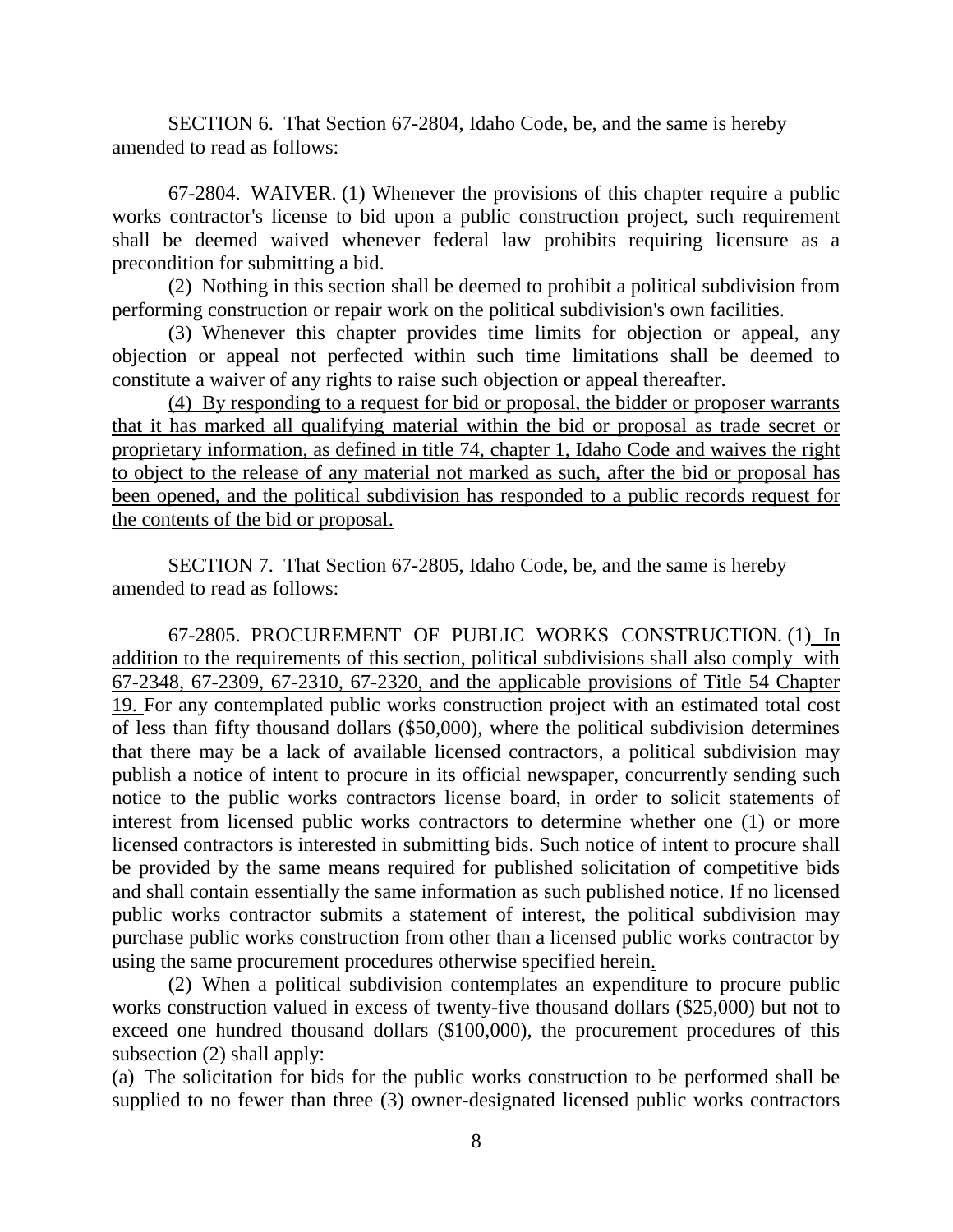by written means, either by electronic or physical delivery. The solicitation shall describe the construction work to be completed in sufficient detail to allow an experienced public works contractor to understand the construction project the political subdivision seeks to build.

(b) The solicitation for bids shall describe the electronic or physical delivery method or methods authorized to submit a bid, the date and time by which a bid proposal must be received by the clerk, secretary or other authorized official of the political subdivision, and shall provide a reasonable time to respond to the solicitation, provided that except in the event of an emergency, such time shall not be less than three (3) business days.

(c) Written objections to specifications or bid procedures must be received by the clerk, secretary or other authorized official of the political subdivision at least one (1) business day before the date and time upon which bids are scheduled to be received.

(d) When written bids have been received, by either physical or electronic delivery, they shall be submitted to the governing board or governing board-authorized official who shall present the lowest responsive bid to the governing board for approval, or if authorized, approve the bid. The governing board or designee which shall approve the responsive bid proposing the lowest procurement price or reject all bids and publish notice for bids, as before.

(e) If the political subdivision finds that it is impractical or impossible to obtain three (3) bids for the proposed public works procurement, the political subdivision may acquire the work in any manner the political subdivision deems best from a qualified public works contractor quoting the lowest price. When fewer than three (3) bids are considered, a description of the efforts undertaken to procure at least three (3) bids shall be documented by the political subdivision and such documentation shall be maintained for at least six (6) months after the procurement decision is made. If two (2) or more price quotations offered by different licensed public works contractors are the same and the lowest responsive bids, the governing board or governing-board authorized official may accept the one (1) it chooses.

(3) When a political subdivision contemplates an expenditure to purchase public works construction valued in excess of one hundred thousand dollars (\$100,000), the procurement procedures of this subsection (3) shall apply. The purchase of construction services shall be made pursuant to a competitive sealed bid process with the purchase to be made from the qualified public works contractor submitting the lowest bid price complying with bidding procedures and meeting the prequalifications, if any are provided, established by the bid documents. Competitive bidding for public works that may proceed through either of two (2) alternative procedures as set forth below:

(a) Category A. Competitive bidding procedures shall be open to receipt of bids from any licensed public works contractor desiring to bid upon a public works project. For a category A bid, the political subdivision may only consider the amount bid, bidder compliance with administrative requirements of the bidding process, and whether the bidder holds the requisite license, and shall award the bid to the qualified bidder submitting the lowest responsive bid.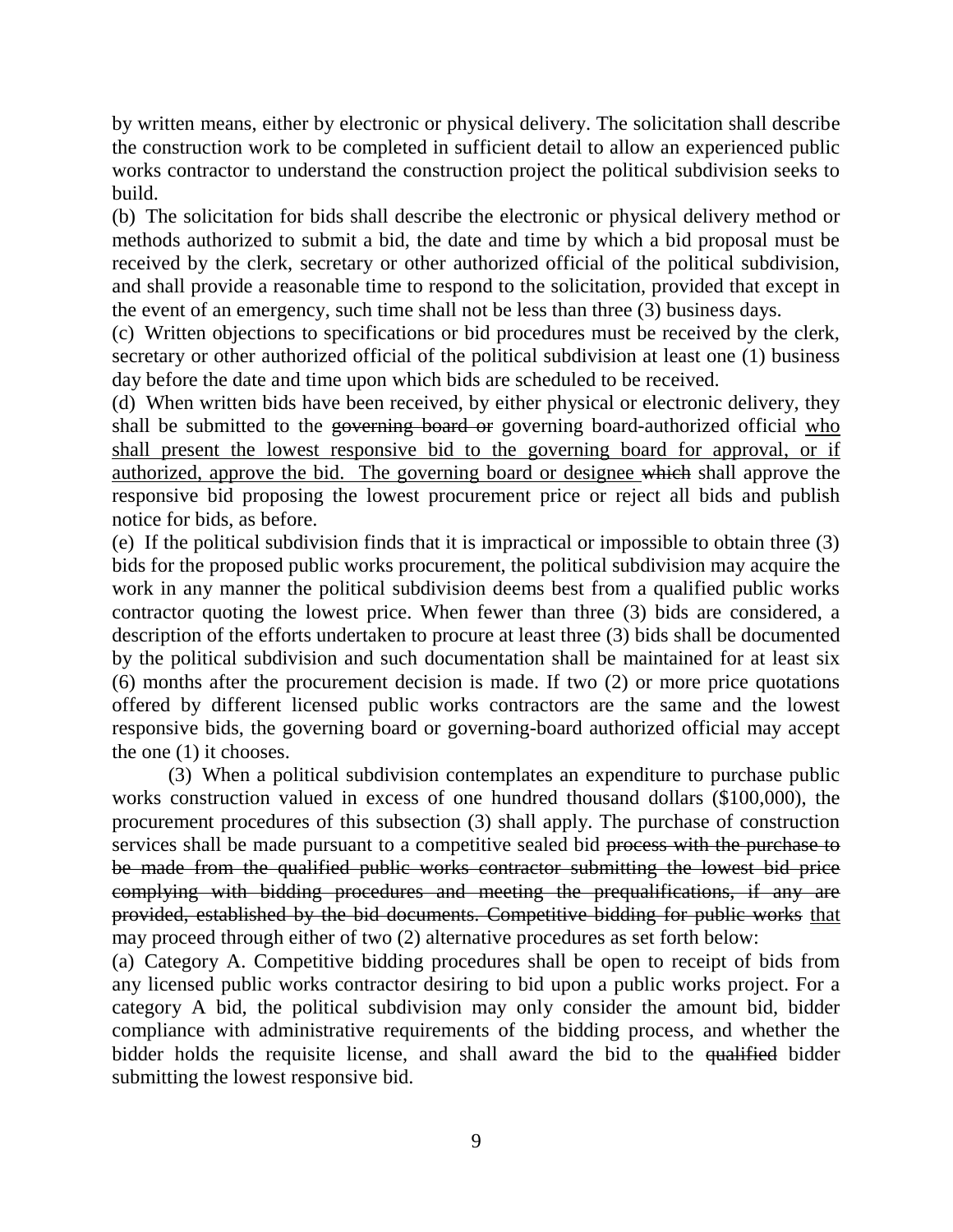(i) The request for bids for a category A procurement shall set a date and place for the public opening of bids. Two (2) notices soliciting bids shall be published in the official newspaper of the political subdivision. The first notice shall be published at least two (2) weeks before the date for opening bids, with the second notice to be published in the succeeding week at least seven (7) days before the date that bids are scheduled to be opened. The notice shall succinctly describe the project to be constructed. Copies of specifications, bid forms, bidder's instructions, contract documents, and general and special instructions shall be made available upon request and payment of a reasonable plan copy fee by any interested bidder.

(ii) Written objections to specifications or bidding procedures must be received by the clerk, secretary or other authorized official of the political subdivision at least three (3) business days before the date and time upon which bids are scheduled to be opened. The administrative officer or governing board supervising the bidding process shall respond to any such objection in writing and communicate such response to the objector and all other plan holders, adjusting bidding timeframes if necessary.

(iii) All bids shall be presented or otherwise delivered under sealed cover to the clerk of the political subdivision or other authorized agent of the political subdivision designated by the information provided to bidders by the political subdivision with a concise statement marked on the outside generally identifying the expenditure project to which the bid pertains.

(iv) If the political subdivision deems it is in the political subdivision's best interest, it may require the bidder to provide bid security in an amount equal to at least five percent (5%) of the amount bid. If required, a bid shall not be considered unless one (1) of the forms of bidder's security is enclosed with it, and unless the bid is submitted in a form which substantially complies with the form provided by the political subdivision. The political subdivision may require that the bid security be in one (1) of the following forms:

(A) Cash;

(B) A cashier's check made payable to the political subdivision;

(C) A certified check made payable to the political subdivision; or

(D) A bidder's bond executed by a qualified surety company, made payable to the political subdivision.

(v) Any bid received by the political subdivision may not be withdrawn after the date and time set in the notice for opening of bids. When sealed bids have been received, they shall be opened in public by the governing board or designee at a designated place and time,. The governing board's designee shall thereafter to be compiled the information, check for responsiveness, and submitted to the governing board for award., or if authorized, approve award.

(vi) If the successful bidder fails to execute the contract, the amount of his bidder's security may be forfeited to the political subdivision at the sole discretion of the political subdivision and the proceeds shall be deposited in a designated fund out of which the expenses of procuring substitute performance are paid.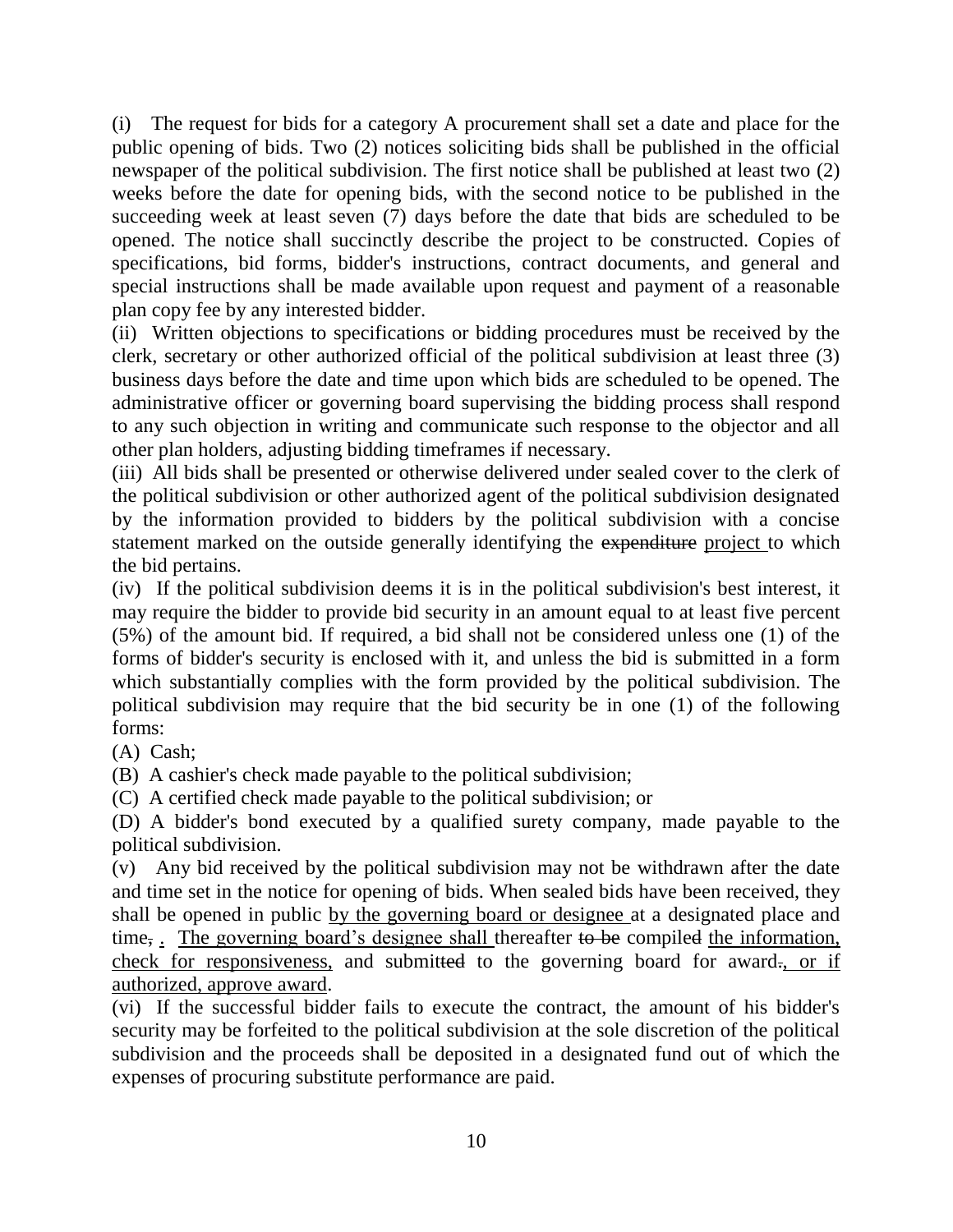(vii) The political subdivision may, on the refusal or failure of the successful bidder to execute the contract, award the contract to the qualified bidder submitting the next lowest responsive bid. If the governing board awards the contract to the next lowest qualified responsive bidder, the amount of the lowest qualified responsive bidder's security may be applied by the political subdivision to the difference between the lowest responsive bid and the next lowest responsive bid, and the surplus, if any, shall be returned to the lowest bidder if cash or check is used, or to the surety on the bidder's bond if a bond is used, less reasonable administrative costs not to exceed twenty-five percent (25%) of the amount of the bidder's security to the owner.

(viii) In its discretion, the governing board may reject all bids presented and re-bid, or the governing board may, after finding it to be a fact, pass a resolution declaring that the project sought to be accomplished by the expenditure can be performed more economically by purchasing goods and services on the open market. If identical bids are received, the governing board may choose the bidder it prefers. If no bids are received, the governing board may procure the goods or services without further competitive bidding procedures.

(ix) If the governing board of any political subdivision chooses to award a competitively bid contract involving the procurement of public works construction to a bidder other than the apparent low bidder, the political subdivision shall declare its reason or reasons on the record and shall communicate such reason or reasons in writing to all persons who have submitted a competing bid.

(ix) The political subdivision shall issue a notice of intent to award a competitively bid contract to all participating bidders by written or electronic notification. If any participating bidder objects to such the award for any reason, such participating bidder shall respond appeal in writing, as described in the notice, to the notice from the political subdivision within seven five (75) calendar days of the date of transmittal of the notice, setting forth in such response appeal the express reason or reasons that the intended award decision of the governing board is in error. Thereafter, the governing board shall staying performance of any procurement until after addressing the contentions raised by the objecting appealing bidder in writing., the governing board shall review its decision and determine whether to affirm its prior award, modify the award, or choose to re-bid, setting forth its reason or reasons therefor. After completion of the review appeal process, the political subdivision may proceed as it deems to be in the public interest.

(b) Category B. Competitive bidding procedures shall be open to licensed public works contractors only after meeting preliminary supplemental qualifications established by the political subdivision. The solicitation for bids in a category B procurement shall consist of two (2) stages, an initial stage determining supplemental prequalifications for licensed contractors, either prime or specialty contractors, followed by a stage during which bid prices will be accepted only from prequalified contractors.

(i) Notice of the prequalification stage of the category B competitive bidding process shall be given in the same manner that notice of competitive bidding is provided for a category A competitive bid request, providing a specific date and time by which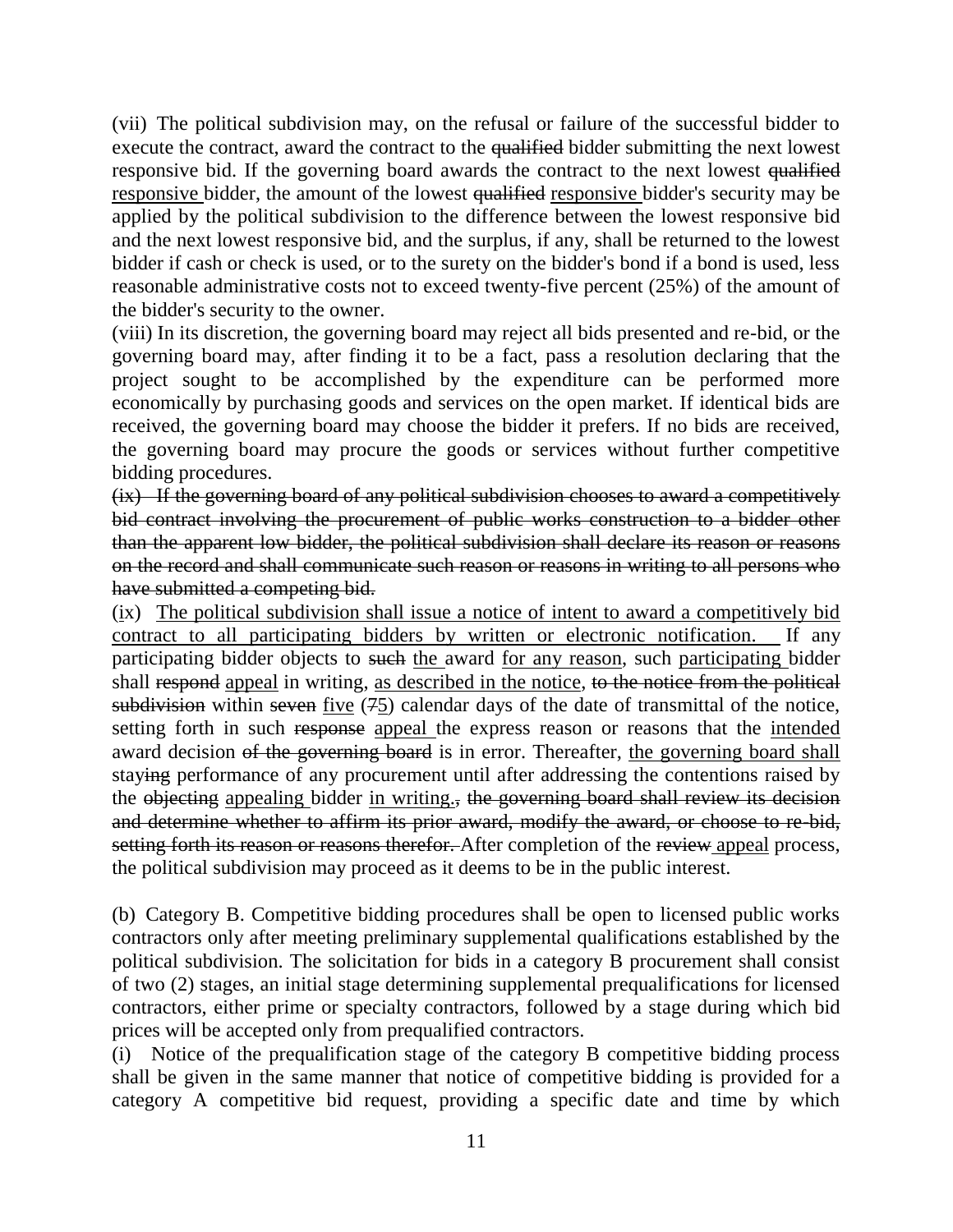qualifications statements must be received. Political subdivisions may establish prequalification standards including, but not limited to; premised upon demonstratedtechnical competence, experience constructing similar facilities, prior experience with the political subdivision, available financial and nonfinancial resources, equipment and personnel as they relate to the subject project, and overall performance history–based upon a contractor's entire body of work. Such request must include the standards for evaluating the qualifications of prospective bidders.

(ii) During the initial stage of the category B bidding process, licensed contractors desiring to be prequalified to bid on a project must submit a written response to a political subdivision's request for qualifications.

(iii) Written objections to prequalification procedures must be received by the clerk, secretary or other authorized official of the political subdivision at least three (3) business days before the date and time upon which prequalification statements are due. The administrative officer or governing board supervising the bidding process shall respond to any such objection in writing and communicate such response to the objector and all other contractors seeking to prequalify, adjusting bidding timeframes if necessary. After a review of qualification submittals, the political subdivision may select licensed contractors that meet the prequalification standards. If any licensed contractor submits a statement of qualifications but is not selected as a qualified bidder, the political subdivision shall supply a written statement of the reason or reasons why the contractor failed to meet prequalification standards.

(iv) Any licensed contractor that fails the prequalification stage can appeal any such determination to the governing board within seven (7) days after the date of transmittal of the prequalification results to contest the determination. If the governing board sustains the decision that a contractor fails to meet prequalification standards, it shall state its reason or reasons for the record. A governing board decision concerning prequalification may be appealed to the public works contractors license board no more than fourteenseven(147) days following the date of the any decision on appeal made by the governing board. The public works contractors license board shall decide any such appeal within thirty-five fourteen (3514) days of the filing of a timely appeal. The public works contractors license board shall allow participation, written or oral, by the appealing contractor and the political subdivision, either by employing a hearing officer or otherwise. The public works contractors license board shall not substitute its judgment for that of the political subdivision, limiting its review to determining whether the decision of the governing board is consistent with the announced prequalification standards, whether the prequalification standards comport with the law and whether the governing board's decision is supported by the entirety of the record. The decision of the public works contractors license board shall be written and shall state the reason or reasons for the decision. Category B prequalification procedures that are appealed shall be stayed during the pendency of the prequalification appeal until the public works contractors license board completes its review. but in no instance more than forty-nine (49) days after the appellate decision of the governing board regarding prequalification. Any licensed public works contractor affected by a decision on appeal by the public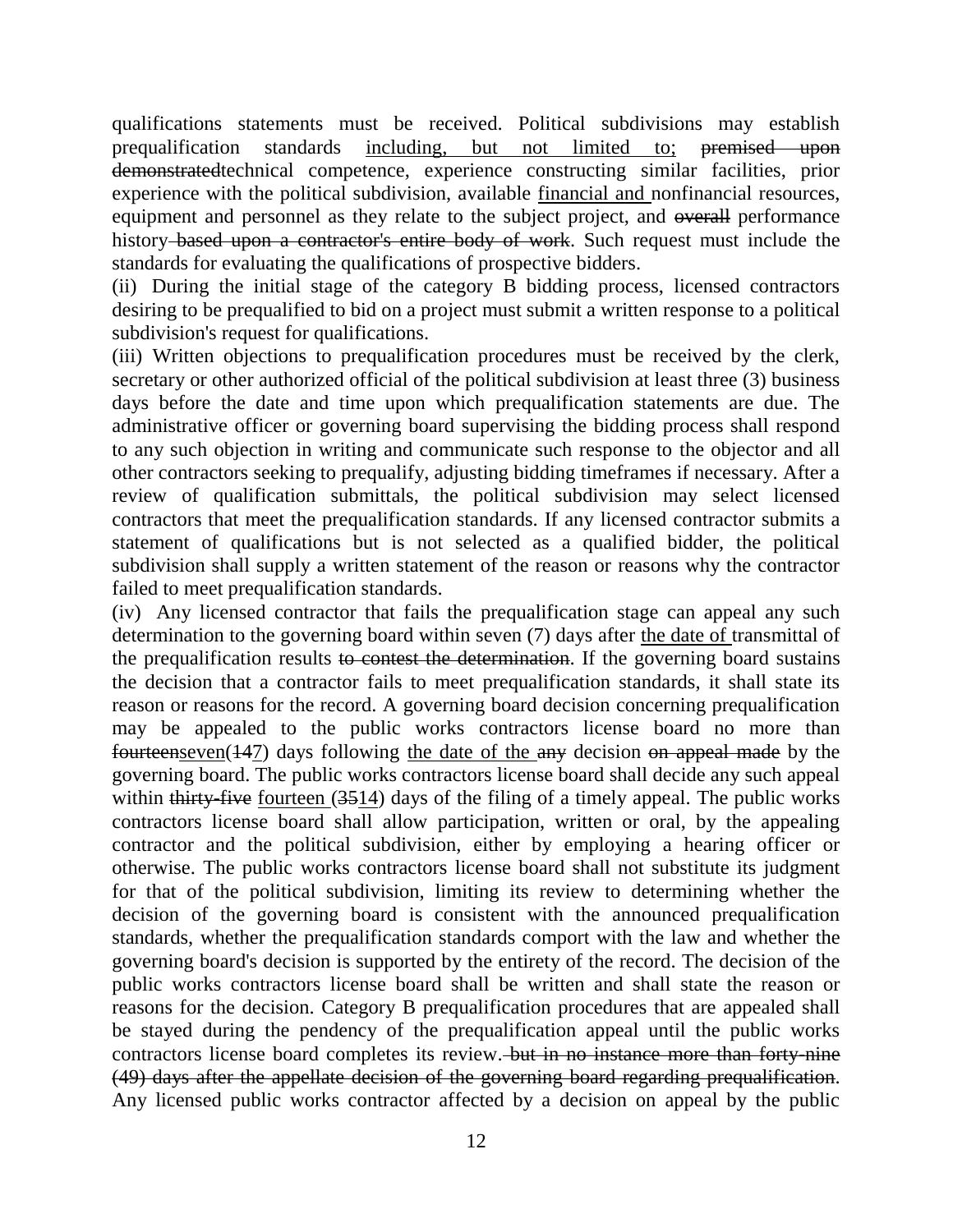works contractors license board may, within twenty-eight (28) days of the final decision, seek judicial review as provided by [chapter 52, title 67,](http://legislature.idaho.gov/idstat/Title67/T67CH52.htm) Idaho Code.

(v) Following the conclusion of the prequalification administrative procedures, the bidding stage shall proceed by the setting of a time, date and place for the public opening of bids. In circumstances involving prequalified prime contractors, a notice soliciting bids shall be transmitted to prequalified bidders at least fourteen (14) days before the date of opening the bids. In circumstances involving prequalified specialty or subordinate contractors, the notice soliciting bids shall be published in the same manner applicable to category A bids. The notice shall succinctly describe the project to be constructed. Copies of specifications, bid forms, bidder's instructions, contract documents, and general and special instructions shall be made available upon request and payment of a reasonable plan copy fee by any eligible bidder.

(vi) Written objections to specifications or bidding procedures must be received by the clerk, secretary or other authorized official of the political subdivision at least three (3) business days before the date and time upon which bids are scheduled to be opened.

(vii) All category B bids shall be presented or otherwise delivered under sealed cover to the clerk or other authorized agent of the political subdivision designated by the instructions to bidders with a concise statement marked on the outside generally identifying the expenditure to which the bid pertains.

(viii) If the political subdivision deems it is in the political subdivision's best interest, it may require the bidder to provide bid security in an amount equal to at least five percent (5%) of the amount bid. If required, a bid shall not be considered unless one (1) of the forms of bidder's security is enclosed with it, and unless the bid is submitted in a form which substantially complies with the form provided by the political subdivision. The political subdivision may require that the bid security be in one (1) of the following forms:

(A) Cash;

(B) A cashier's check made payable to the political subdivision;

(C) A certified check made payable to the political subdivision; or

(D) A bidder's bond executed by a qualified surety company, made payable to the political subdivision.

(ix) Any category B bid received by a political subdivision may not be withdrawn after the date and time set in the notice for opening of bids. When sealed bids have been received, they shall be opened in public at a designated place and time, thereafter to be compiled and submitted to the governing board for award. If identical bids are received, the governing board may choose the bidder it prefers. If the successful bidder fails to execute the contract, the amount of his bidder's security may be forfeited to the political subdivision, in the sole discretion of the political subdivision, and the proceeds shall be deposited in a designated fund out of which the expenses for procuring substitute performance are paid.

(x) The political subdivision may, on the refusal or failure of the successful bidder to execute the contract, award the contract to the qualified bidder submitting the next lowest responsive bid. If the governing board awards the contract to the next lowest qualified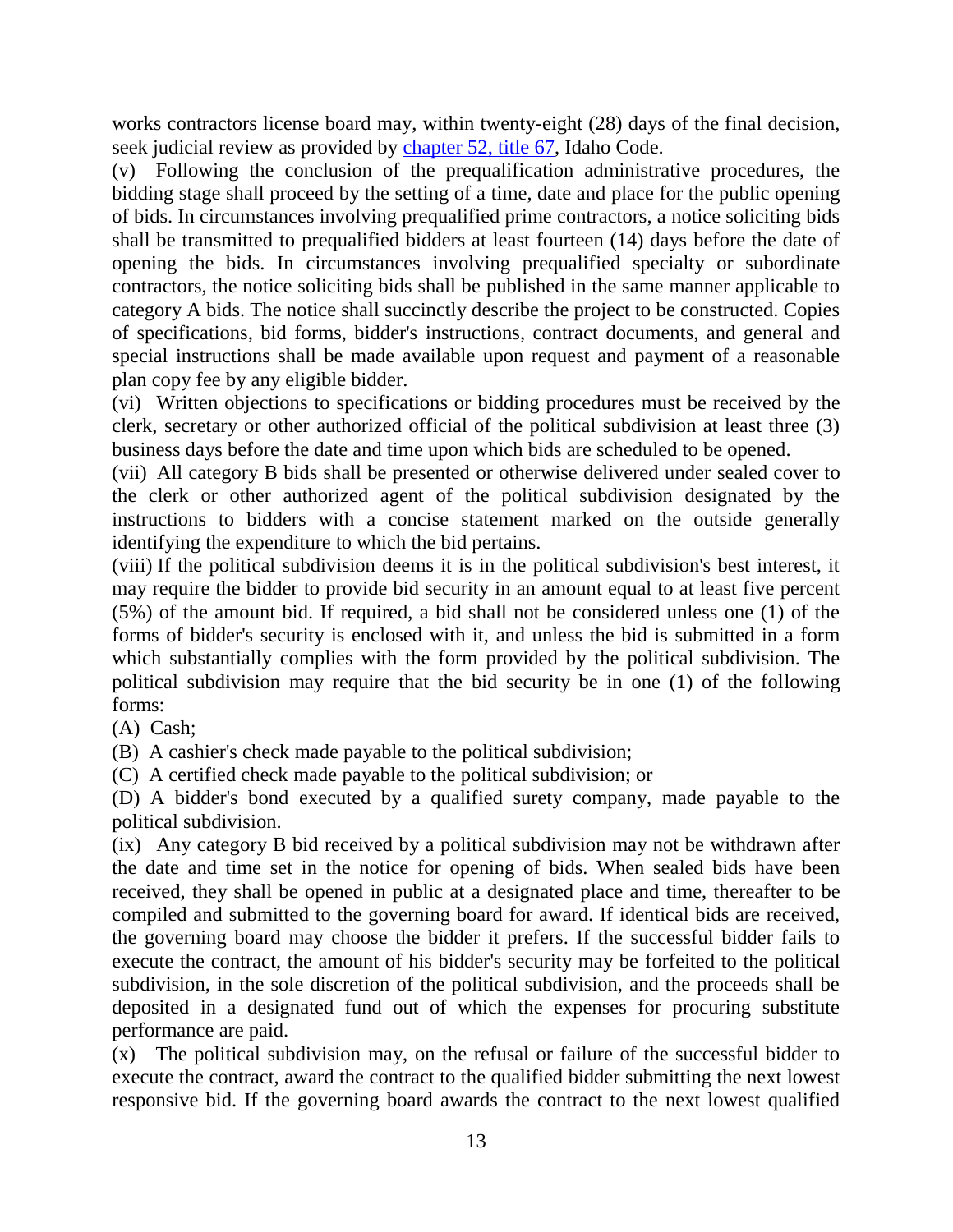bidder, the amount of the lowest qualified bidder's security, if forfeited, shall be applied by the political subdivision to the difference between the lowest responsive bid and the next lowest responsive bid, and the surplus, if any, shall be returned to the lowest bidder if cash or check is used, or to the surety on the bidder's bond if a bond is used, less reasonable administrative costs not to exceed twenty-five percent (25%) of the amount of the bidder's security.

(xi) In its discretion, the governing board may reject all bids presented and re-bid, or the governing board may, after finding it to be a fact, pass a resolution declaring that the project sought to be accomplished by the expenditure can be performed more economically by purchasing goods and services on the open market. If no bids are received, the governing board may make the expenditure without further competitive bidding procedures.

(xii) If the governing board of any political subdivision chooses to award a competitively bid contract involving the procurement of public works construction to a bidder other than the apparent low bidder, the political subdivision shall declare its reason or reasons on the record and shall communicate such reason or reasons in writing to all persons who have submitted a competing bid.

(xiii) The political subdivision shall issue a notice of intent to award a competitively bid contract to all participating bidders by written or electronic notification.. If any participating bidder objects to such the award for any reason, such participating bidder shall respond appeal in writing to the notice from the political subdivision within seven five (75) calendar days of the date of transmittal of the notice, setting forth in such response appeal the express reason or reasons that the intended award decision of the governing board is in error. Thereafter, the governing board shall staying performance of any procurement until after addressing the contentions raised by the objecting appealing bidder in writing., the governing board shall review its decision and determine whether to affirm its prior award, modify the award, or choose to re-bid, setting forth its reason or reasons therefor. After completion of the review appeal process, the political subdivision may proceed as it deems to be in the public interest.

SECTION 8. That Section 67-2806, Idaho Code, be, and the same is hereby amended to read as follows:

67-2806. PROCURING SERVICES OR PERSONAL PROPERTY. (1) When a political subdivision contemplates an expenditure to purchase or lease personal property or to procure services, other than those services excluded pursuant to section [67-2803,](http://legislature.idaho.gov/idstat/Title67/T67CH28SECT67-2803.htm) Idaho Code, valued in excess of twenty-five thousand dollars (\$25,000) but not to exceed fifty thousand dollars (\$50,000), the procurement procedures of this subsection (1) shall apply.

(a) The solicitation for bids shall be supplied to no fewer than three (3) vendors by written means, either by electronic or physical delivery. The solicitation shall describe the personal property or services to be purchased or leased in sufficient detail to allow a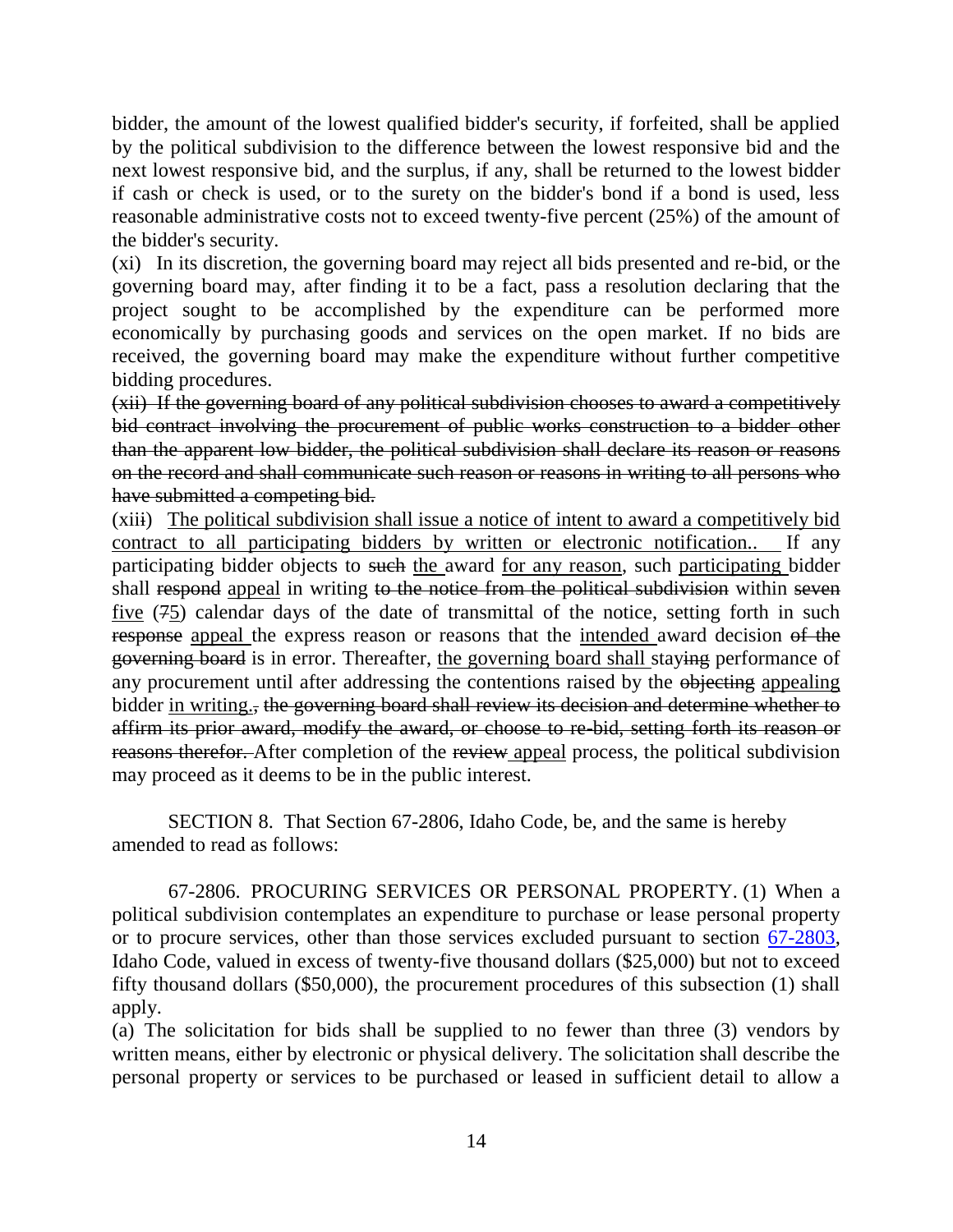vendor dealing in such goods or services to understand what the political subdivision seeks to procure.

(b) The solicitation for bids shall describe the electronic or physical delivery method or methods authorized to submit a bid, the date and time by which a bid proposal must be received by the clerk, secretary or other authorized official of the political subdivision, and shall provide a reasonable time to respond to the solicitation, provided that except in the event of an emergency, such time shall not be less than three (3) business days.

(c) Written objections to specifications or bid procedures must be received by the clerk, secretary or other authorized official of the political subdivision at least one (1) business day before the date and time upon which bids are scheduled to be received.

(d) When written bids have been received, by either physical or electronic delivery, they shall be compiled and submitted to the governing board or governing board-authorized official which shall approve the responsive bid proposing the lowest procurement price or reject all bids and publish notice for bids, as before.

(e) If the political subdivision finds that it is impractical or impossible to obtain three (3) bids for the proposed procurement, the political subdivision may acquire the property in any manner the political subdivision deems best from a qualified vendor quoting the lowest price. When fewer than three (3) bids are considered, a description of the efforts undertaken to procure at least three (3) bids shall be documented by the political subdivision and such documentation shall be maintained for at least six (6) months after any such procurement is made. If two (2) or more price quotations bids are the same and the lowest responsive bids, the authorized decision maker may accept the one (1) it chooses. In its discretion, the governing board of a political subdivision may preauthorize the purchase of equipment at a public auction.

(2) When a political subdivision contemplates an expenditure to purchase or lease personal property or to procure services, other than those services excluded pursuant to section [67-2803,](http://legislature.idaho.gov/idstat/Title67/T67CH28SECT67-2803.htm) Idaho Code, valued in excess of fifty thousand dollars (\$50,000), the procurement procedures of this subsection (2) shall apply.

(a) The purchase or lease shall be made pursuant to an open competitive sealed bid process with the procurement to be made from the qualified bidder submitting the lowest bid price complying with bidding procedures and meeting the specifications for the goods and/or services sought to be procured.

(b) The request for bids shall set a date, time and place for the opening of bids. Two (2) notices soliciting bids shall be published in the official newspaper of the political subdivision. The first notice shall be published at least two (2) weeks before the date for opening bids, with the second notice to be published in the succeeding week at least seven (7) days before the date that bids are scheduled to be opened. The notice shall succinctly describe the personal property and/or service to be procured. Copies of specifications, bid forms, bidder's instructions, contract documents, and general and special instructions shall be made available upon request by any interested bidder.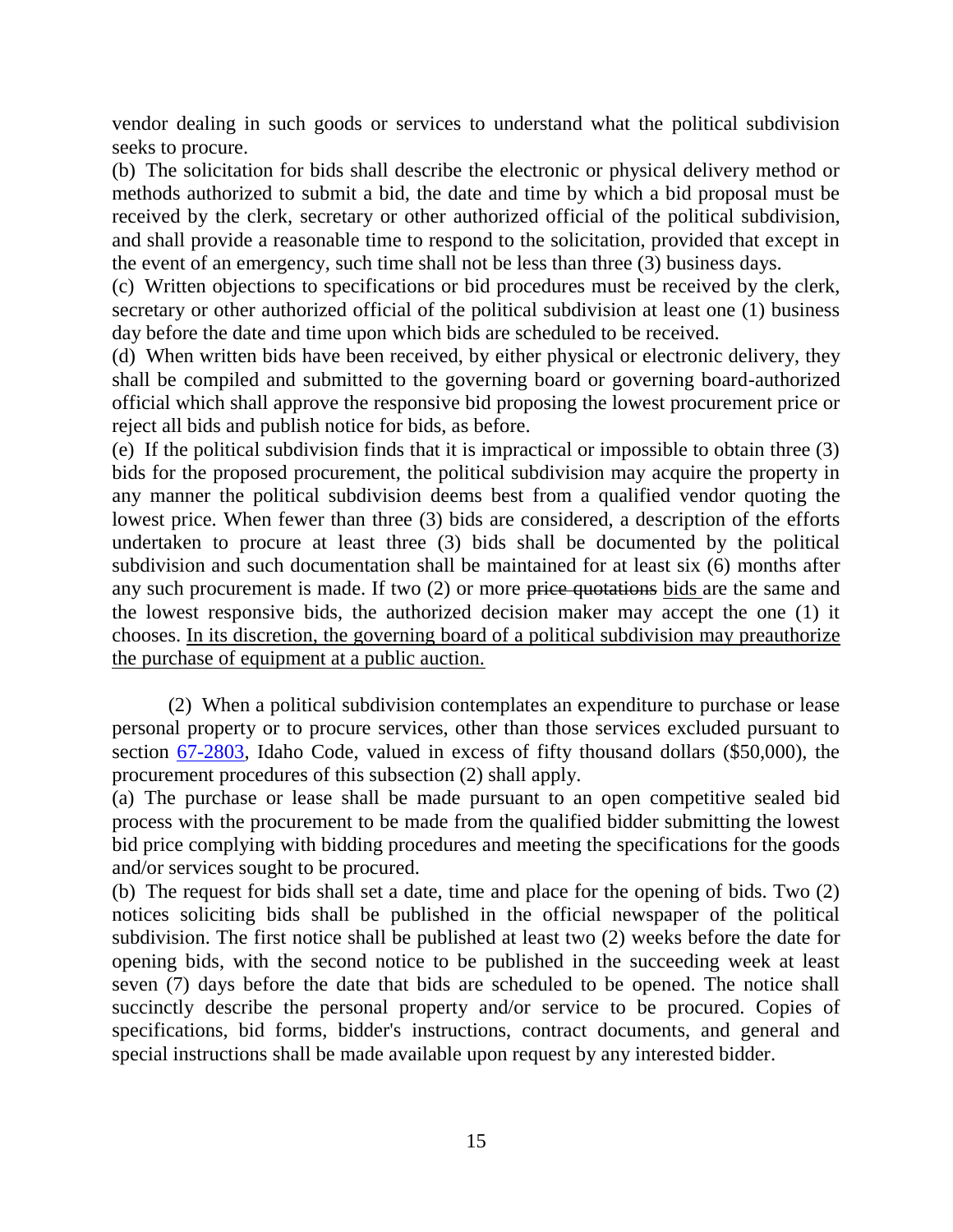(c) Written objections to specifications or bidding procedures must be received by the clerk, secretary or other authorized official of the political subdivision at least three (3) business days before the date and time upon which bids are scheduled to be opened.

(d) If the political subdivision deems it is in the political subdivision's best interest, it may require the bidder to provide bid security in an amount equal to at least five percent (5%) of the amount bid. If required, a bid shall not be considered unless one (1) of the forms of bidder's security is enclosed with it, and unless the bid is submitted in a form which substantially complies with the form provided by the political subdivision. The political subdivision may require that the bid security be in one (1) of the following forms:

(i) Cash;

(ii) A cashier's check made payable to the political subdivision;

(iii) A certified check made payable to the political subdivision; or

(iv) A bidder's bond executed by a qualified surety company, made payable to the political subdivision.

(e) Any bid received by the political subdivision may not be withdrawn after the time set in the notice for opening of bids. When sealed bids have been received, they shall be opened in public at a designated place and time, thereafter to be compiled and submitted to the governing board.

(f) If the successful bidder fails to execute the contract, the amount of his bidder's security may be forfeited to the political subdivision at the sole discretion of the governing board and thereafter the proceeds may be deposited in a designated fund out of which the reasonable expenses for procuring substitute performance are paid.

(g) The political subdivision may, on the refusal or failure of the successful bidder to execute the contract, award the contract to the next lowest qualified bidder. If the governing board awards the contract to the next lowest qualified bidder, the amount of the lowest qualified bidder's security may be applied by the political subdivision to the difference between the lowest responsive bid and the next lowest responsive bid, and the surplus, if any, shall be returned to the lowest bidder if cash or check is used, or to the surety on the bidder's bond if a bond is used, less reasonable administrative costs not to exceed twenty-five percent (25%) of the amount of the bidder's security.

(h) In its discretion, the governing board or designee may reject all bids presented and re-bid, or, the governing board may, after finding it to be a fact, the governing board may pass a resolution declaring that the subject goods or services can be procured more economically on the open market. If two (2) or more bids are the same and the lowest responsive bids, the governing board or designee may accept the one (1) it chooses. In its discretion, the governing board of a political subdivision may preauthorize the purchase of equipment at a public auction.

(i) If the governing board of any political subdivision chooses to award a competitively bid contract involving the procurement of personal property or services to a bidder other than the apparent low bidder, the political subdivision shall declare its reason or reasons on the record and shall communicate such reason or reasons in writing to all who have submitted a competing bid.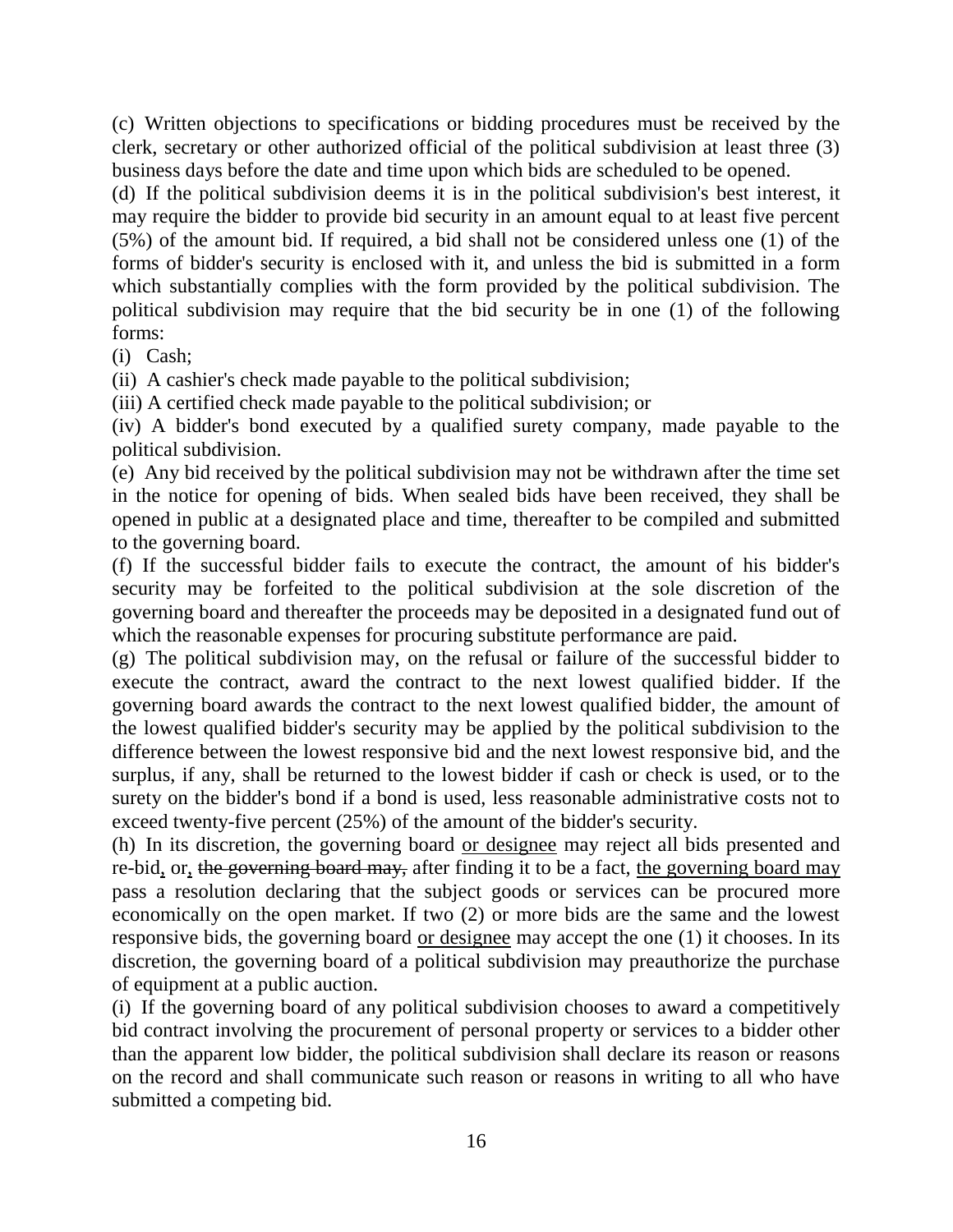(j) The political subdivision shall issue a notice of intent to award a competitively bid contract to all participating bidders by written or electronic notification. If any participating bidder objects to such the award for any reason, such participating bidder shall respond appeal in writing to the notice from the political subdivision within seven five (75) calendar days of the date of transmittal of the notice, setting forth in such response appeal the express reason or reasons that the intended award decision of the governing board is in error. Thereafter, the governing board shall staying performance of any procurement until after addressing the contentions raised by the objecting appealing bidder, in writing. the governing board shall review it's the intended decision, the appeal, and determine whether to affirm its intended prior award, modify the award, or choose to re-bid, setting forth its reason or reasons therefor. After completion of the review appeal process, the political subdivision may proceed as it deems to be in the public interest.

SECTION 9. That Chapter 28, Title 67, Idaho Code, be, and the same is hereby amended by the addition thereto of a NEW SECTION, to be known and designated as Section 67-2806A, Idaho Code, and to read as follows:

67-2806A. REQUEST FOR PROPOSAL. (1) When a political subdivision contemplates a procurement of goods and/or services for which the political subdivision does not have the technical expertise to determine the specifications, has a specific problem that is amenable to several solutions, and/or price is not a determining factor for selection, the political subdivision may utilize a Request for Proposal process.

(2) Factors to be considered in using the Request for Proposal process include, but are not limited to: a previously unidentified solution that is offered; multiple product features, price(s); vendor experience in the market; vendor financial stability; ability to perform contract requirements; ability to meet product specifications; product quality; product performance records; past performance by the vendor; future product maintenance or service requirements; and product warranties.

(3) At a minimum, the Request for Proposal shall state the instructions of the process, the scope of work for the goods and/or services contemplated, the selection criteria, the scoring methodology, and a process for appeal pursuant to 67-2806.

(4) Notification and solicitation of the RFP shall be in accordance with 67-2806.

SECTION 10. That Chapter 28, Title 67, Idaho Code, be, and the same is hereby amended by the addition thereto of a NEW SECTION, to be known and designated as Section 67-2806B, Idaho Code, and to read as follows:

67-2806B. REVERSE AUCTION. (1) When a political subdivision contemplates an expenditure as described in 67-2806, it may use a reverse public auction method to solicit for the goods or services.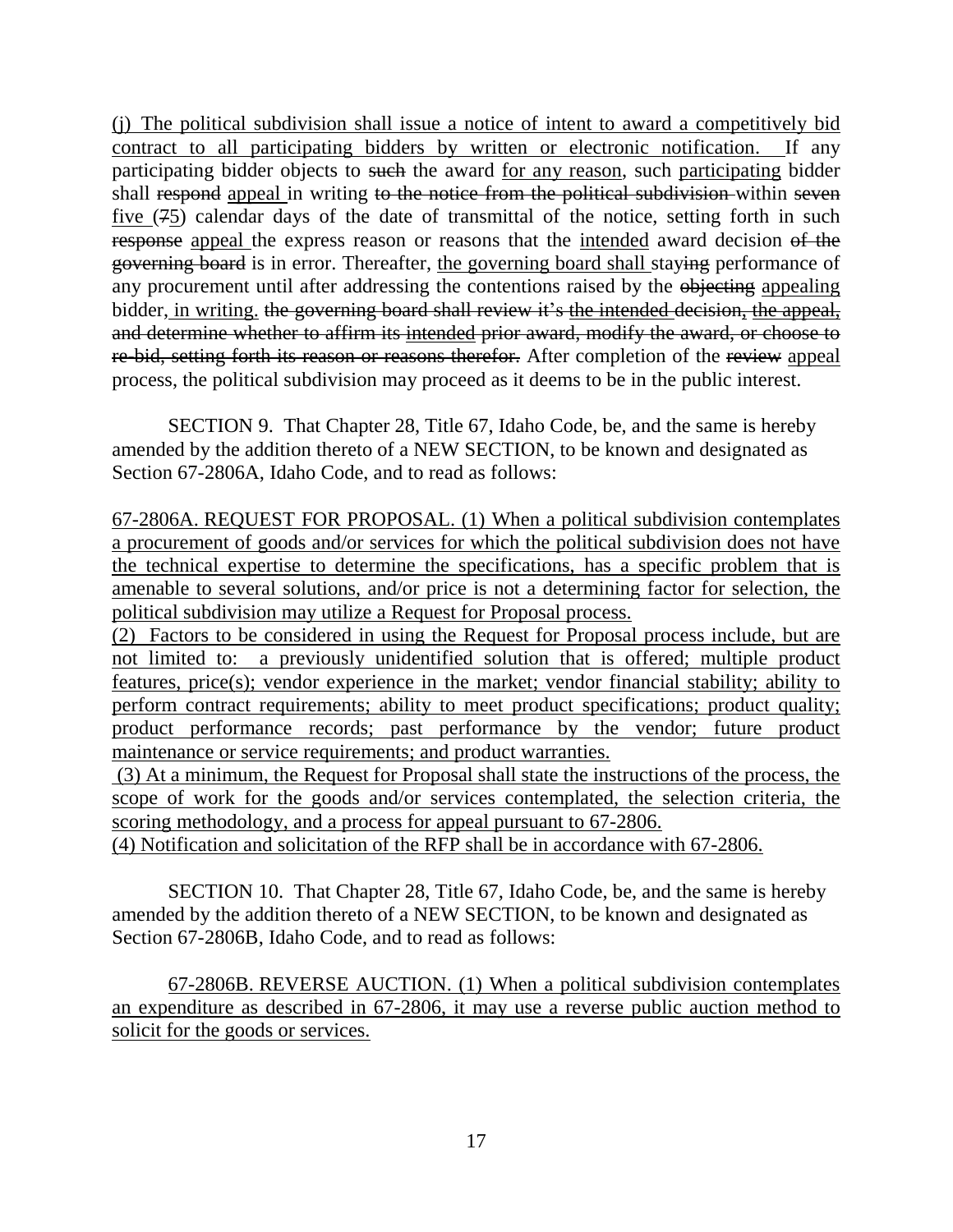SECTION 11. That Section 67-2807, Idaho Code, be, and the same is hereby amended to read as follows:

67-2807. JOINT COOPERATIVE PURCHASING AGREEMENTS -- NOT-FOR-PROFIT ASSOCIATIONS. (1) Political subdivisions may enter into, participate in, sponsor or conduct cooperative joint purchasing agreements with the state of Idaho, its or other political subdivisions, or other government entities outside of Idaho, and may participate in joint cooperative purchasing agreements through a joint purchase programs established by any not-for-profit association of political subdivisions governmental entities. Personal property Goods, services or public works procured pursuant to such joint cooperative purchasing agreements shall be deemed to have been acquired in accordance with the provisions of this chapter, provided such authority does not preclude or limit political subdivisions from entering into purchase agreements as otherwise provided by statute.

(2) Political subdivisions may participate in a procurement program established by any not-for-profit association of which they become a member join to assist suchpolitical subdivisions in accessing bidding and negotiating joint cooperative purchase contracts and discount purchase agreements. Participation in any such program does not obligate a political subdivision to purchase procure goods or services through the program association, the programs or through an agreement negotiated by the program administrator or its board. Political subdivisions shall only be obligated to pay for goods or services where the its governing board has approved the purchase procurement. Any not-for-profit association operating such a procurement program shall cause an independent, certified audit of the program to be performed annually have available for audit by the political subdivision, financial and performance records of the association and program. The audit, if performed, shall be made available to the legislature upon request and a copy shall be made available for public inspection.

SECTION 12. That Chapter 28, Title 67, Idaho Code, be, and the same is hereby amended by the addition thereto of a NEW SECTION, to be known and designated as Section 67-2810, Idaho Code, and to read as follows:

67-2810. PROCUREMENT TRAINING. (1) An officer or employee whose employment with the political subdivision includes duties relating to the procurement of goods, services or public works, shall undergo training prior to undertaking such duties. The training shall address the person's specific procurement duties and shall include continuing education requirements, when appropriate.

(2) The political subdivision shall establish or obtain training for those persons described in subsection (1) of this section.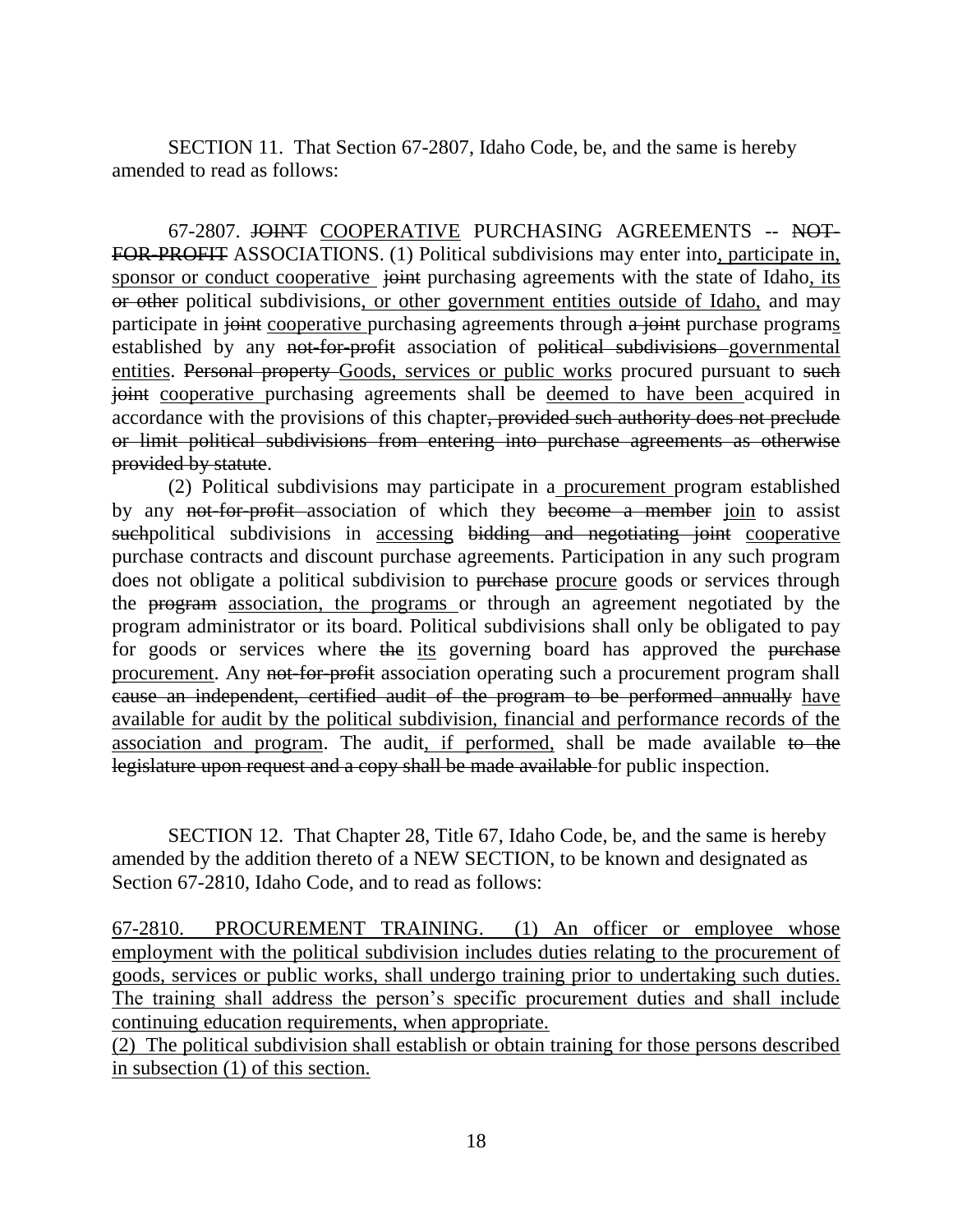SECTION 13. That Section 54-1218, Idaho Code, be, and the same is hereby amended to read as follows:

54-1218. PUBLIC WORKS. (1) It shall be unlawful for this state, or for any county, city, school district, irrigation district, drainage district, highway district, or other subdivision of the state having power to levy taxes or assessments against property situated therein, to engage in the construction of any public works when the public health or safety is involved unless the plans and specifications and estimates have been prepared by, and the construction reviewed by, a professional engineer, or if the professional engineer deems necessary, by a licensed architect.

(2) The provisions of this section shall not apply to public construction, reconstruction, maintenance and repair work that is governed by [chapter 12, title 42,](http://legislature.idaho.gov/idstat/Title42/T42CH12.htm) Idaho Code; or public work that is insignificant, that is projects of less than ten twentyfive thousand dollars  $(\$1025,000)$ . in total cost, performed by employees of the public agency. and performed in accordance with standards for such work that have been certified by a professional engineer and duly adopted by the public agency's governing body including, but not limited to, the Idaho standards for public works construction and any supplements thereto, and only if a professional engineer determines that such public construction, reconstruction, maintenance and repair work does not represent a material risk to public health or safety.

SECTION 14. That Section 54-1903, Idaho Code, be, and the same is hereby amended to read as follows:

54-1903. EXEMPTIONS. This chapter shall not apply to:

(a) An authorized representative of the United States government, the state of Idaho, or any incorporated town, city, county, irrigation district, reclamation district or other municipal or political corporation or subdivision of this state.

(b) Officers of a court when they are acting within the scope of their office.

(c) Public utilities operating under the jurisdiction of the public utilities commission of the state of Idaho on construction, maintenance and development work incidental to their own business.

(d) The sale or installation of any finished products, materials or articles of merchandise, which are not actually fabricated into and do not become a permanent fixed part of the structure.

(e) Any construction, alteration, improvement or repair of personal property.

(f) Any construction, alteration, improvement or repair carried on within the limits and boundaries of any site or reservation, the title of which rests in the federal government.

(g) Any construction or operation incidental to the construction and repair of irrigation and drainage ditches of regularly constituted irrigation districts, drainage districts or reclamation districts, except when performed by a person required to be licensed under this chapter.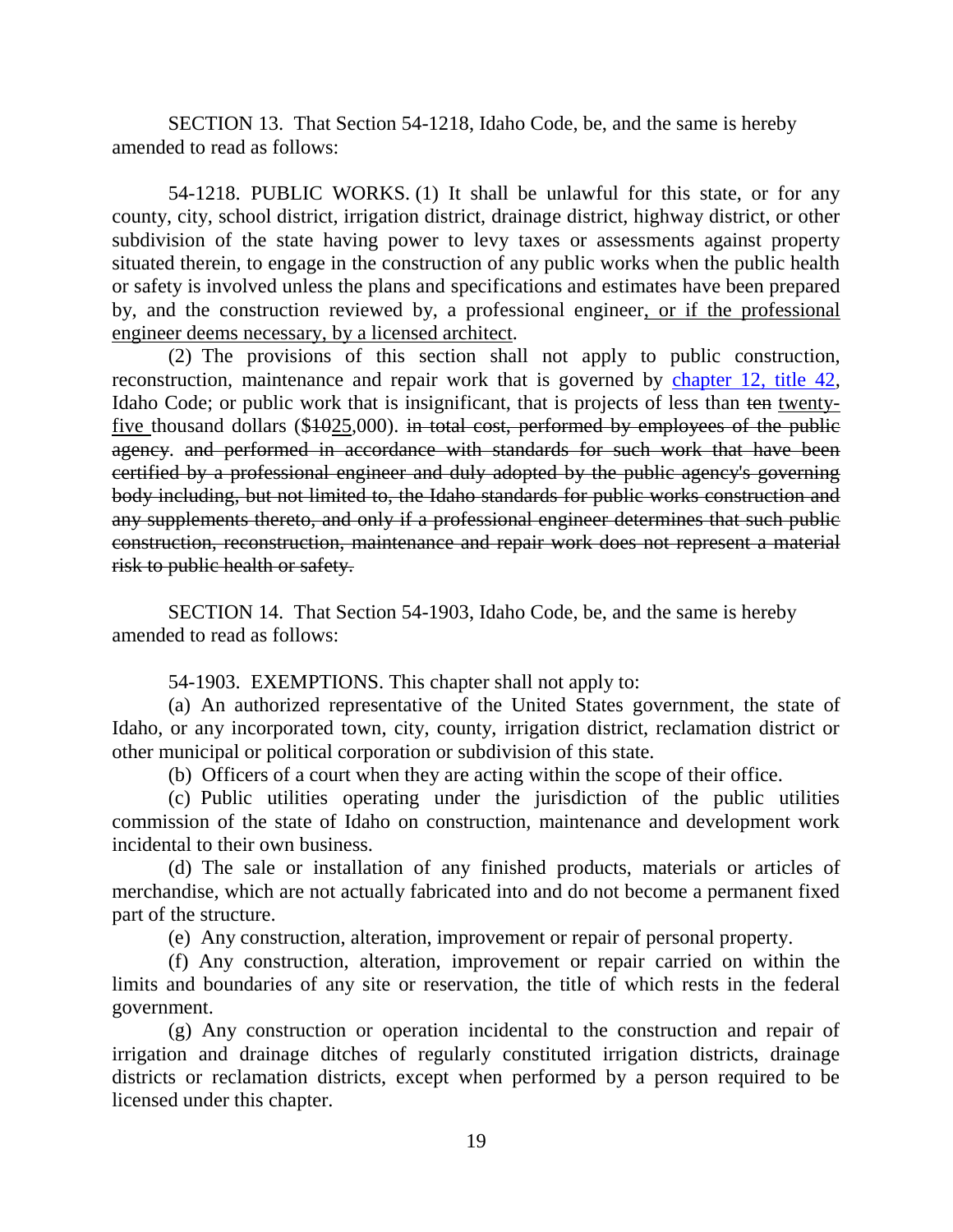(h) Duly licensed architects, licensed engineers, and land surveyors when acting solely in their professional capacity.

(i) Any construction, alteration, improvement or repair involving any single project involving any number of trades or crafts with an estimated cost of less than ten thousand dollars twenty-five thousand dollars (\$10,00025,000), or a project estimated to cost less than fifty one hundred thousand dollars (\$5100,000) for which no responsive statement of interest was received from a licensed public works contractor when statements of interest were solicited as provided in section [67-2805,](http://legislature.idaho.gov/idstat/Title67/T67CH28SECT67-2805.htm) Idaho Code.

(j) Any construction, operation, alteration or maintenance of a solid waste disposal site including those operated by, for, or at the direction of a city or a county.

(k) Any construction, operation or repair carried on in response to an emergency that has been officially declared by the governor pursuant to the provisions of [chapter 10,](http://legislature.idaho.gov/idstat/Title46/T46CH10.htm)  [title 46,](http://legislature.idaho.gov/idstat/Title46/T46CH10.htm) Idaho Code, or an emergency that has been declared by a governing body (city or county) in anticipation of a governor's declaration, for a period of time not to exceed seven (7) calendar days.

SECTION 15. That Section 54-1926, Idaho Code, be, and the same is hereby amended to read as follows:

54-1926. PERFORMANCE AND PAYMENT BONDS REQUIRED OF CONTRACTORS FOR PUBLIC BUILDINGS AND PUBLIC WORKS OF THE STATE, POLITICAL SUBDIVISIONS AND OTHER PUBLIC INSTRUMENTALITIES -- REQUIREMENTS FOR BONDS -- GOVERNMENTAL OBLIGATIONS. Before any contract in excess of \$25,000 for the construction, alteration, or repair of any public building or public work or improvement of the state of Idaho, or of any county, city, town, municipal corporation, township, school district, public educational institution, or other political subdivision, public authority, or public instrumentality, or of any officer, board, commission, institution, or agency of the foregoing, is awarded executed to any person, he shall furnish to the state of Idaho, or to such county, city, town, municipal corporation, township, school district, public educational institution, or other political subdivision, public authority, or public instrumentality, or to such officer, board, commission, institution, or agency thereof, bonds which shall become binding upon the award execution of the contract to such person, who is hereinafter designated as "contractor":

(1) A performance bond in any amount to be fixed by the contracting body, but in no event less than eighty-five percent (85%) of the contract amount conditioned upon the faithful performance of the contract in accordance with the plans, specifications and conditions thereof. Said bond shall be solely for the protection of the public body awarding executing the contract.

(2) A payment bond in an amount to be fixed by the contracting body but in no event less than eighty-five percent (85%) of the contract amount, solely for the protection of persons supplying labor or materials, or renting, leasing, or otherwise supplying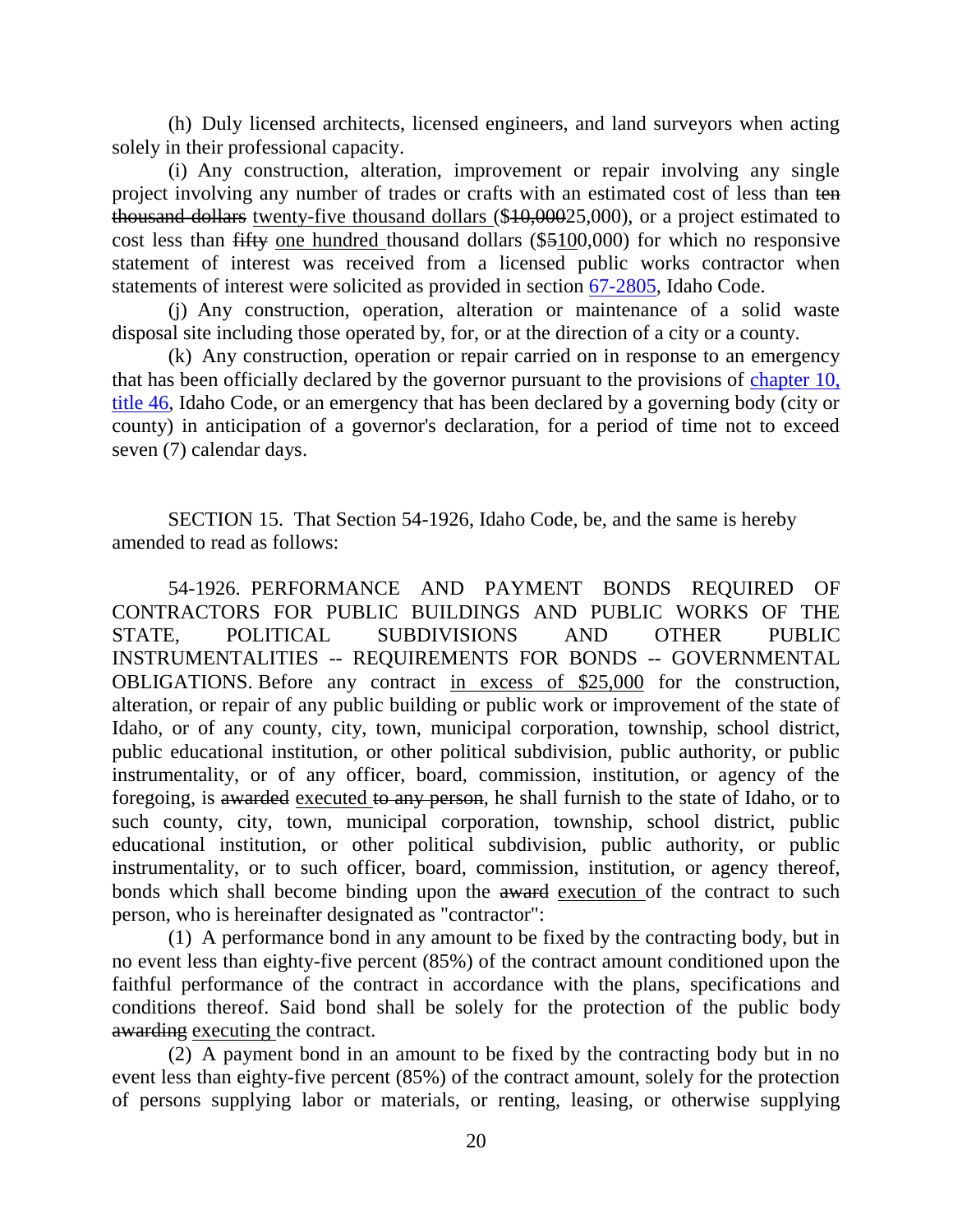equipment to the contractor or his subcontractors in the prosecution of the work provided for in such contract.

(3) Public bodies requiring a performance bond or payment bond in excess of fifty percent (50%) of the total contract amount shall not be authorized to withhold from the contractor or subcontractor any amount exceeding five percent (5%) of the total amount payable as retainage. Further, the public body shall release to the contractor any retainage for those portions of the project accepted by the contracting public body and the contractors as complete within thirty (30) days after such acceptance. Contractors, contracting with subcontractors pursuant to contract work with a public body, shall not be authorized to withhold from the subcontractor any amount exceeding five percent (5%) of the total amount payable to the subcontractor as retainage. The contractor shall remit the retainage to the subcontractor within thirty (30) days after completion of the subcontract.

Each bond shall be executed by a surety company or companies duly authorized to do business in this state, or the contractor may deposit any of the type of government obligations listed in subsection  $(2)(h)$  of section  $\frac{54-1901}{h}$ , Idaho Code, in lieu of furnishing a surety company performance or payment bond or bonds. In the case of contracts of the state or a department, board, commission, institution, or agency thereof the aforesaid bonds shall be payable to the state, or particular state agency where authorized. In case of all other contracts subject to this chapter, the bonds shall be payable to the public body concerned.

Said bonds shall be filed in the office of the department, board, commission, institution, agency or other contracting body awarding the contract.

Nothing in this section shall be construed to limit the authority of the state of Idaho or other public body hereinabove mentioned to require a performance bond or other security in addition to these, or in cases other than the cases specified in this chapter.

It shall be illegal for the invitation for bids, or any person acting or purporting to act, on behalf of the contracting body to require that such bonds be furnished by a particular surety company, or through a particular agent or broker.

SECTION 16. That Section 67-2320, Idaho Code, be, and the same is hereby amended to read as follows:

67-2320. PROFESSIONAL SERVICE CONTRACTS WITH DESIGN PROFESSIONALS, CONSTRUCTION MANAGERS AND PROFESSIONAL LAND SURVEYORS. (1) Notwithstanding any other provision of law to the contrary, it shall be the policy of this state that all public agencies and political subdivisions of the state of Idaho and their agents shall make selections for professional engineering, architectural, landscape architecture, construction management and professional land surveying services, including services by persons licensed pursuant to chapters 3, 12, 30 and 45, [title 54,](https://www.legislature.idaho.gov/idstat/Title54/T54.htm) Idaho Code, on the basis of qualifications and demonstrated competence and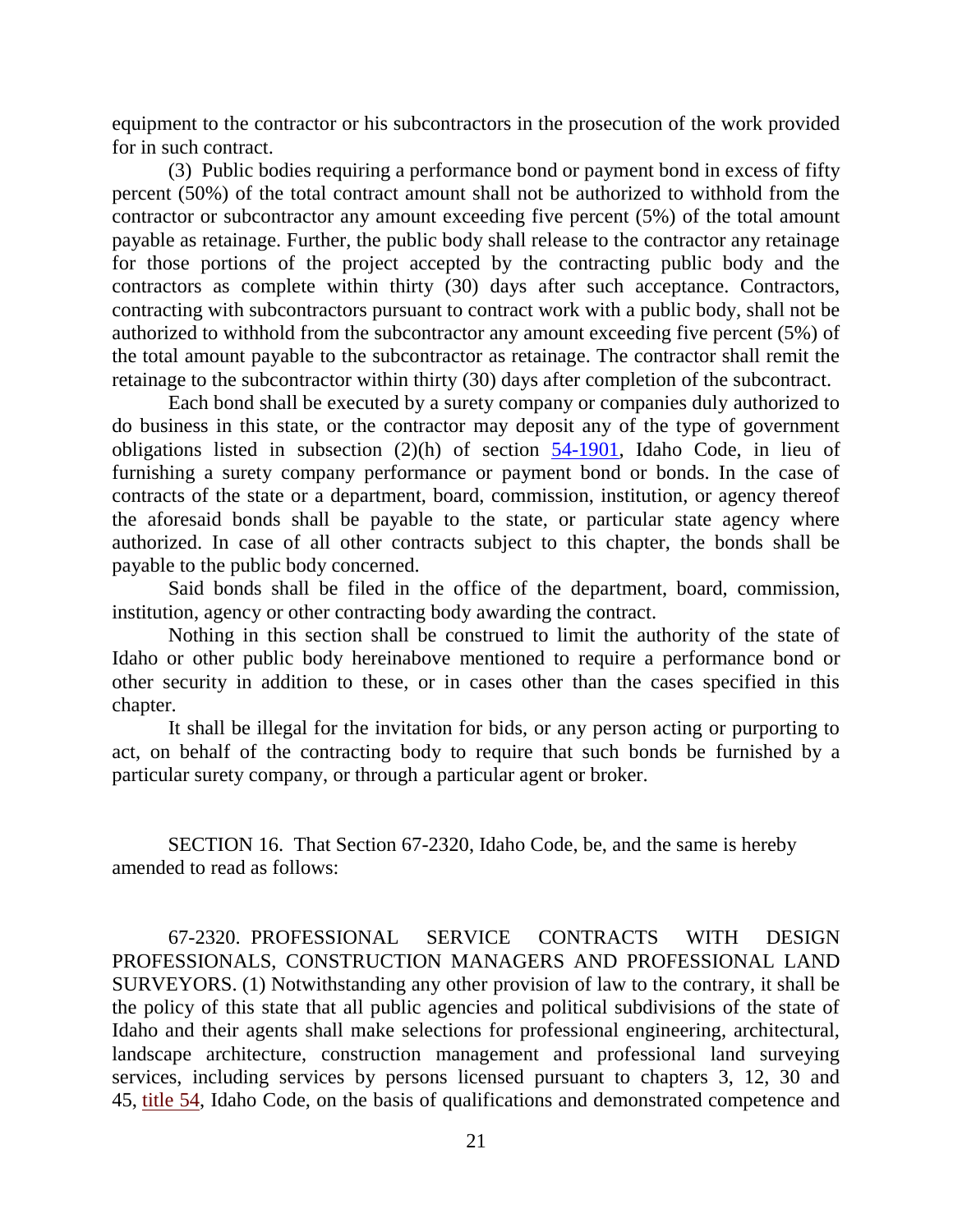shall negotiate contracts or agreements for such services on the basis of demonstrated competence and qualifications for the type of services required at fair and reasonable prices.

(2) In carrying out this policy, public agencies and political subdivisions of the state shall use the following minimum guidelines in securing contracts for engineering, architectural, landscape architecture, construction management and land surveying services on projects for which the professional service fee is anticipated to exceed the total sum of twenty-five thousand dollars (\$25,000), excluding professional services contracts previously awarded for an associated or phased project, and the expenditure is otherwise exempt from the bidding process provided by law:

(a) Encourage persons or firms engaged in the services being solicited to submit statements of qualifications and performance data;

(b) Establish and make available to the public the criteria and procedures used for the selection of qualified persons or firms to perform such services;

(c) Select the persons or firms whom the public agency or political subdivision determines to be best qualified to provide the required services, ranked in order of preference, pursuant to the public agency or political subdivision's established criteria and procedures;

(d) Negotiate with the highest ranked person or firm for a contract or agreement to perform such services at a price determined by the public agency or political subdivision to be reasonable and fair to the public after considering the estimated value, the scope, the complexity and the nature of the services;

(e) When unable to negotiate a satisfactory contract or agreement, formally terminate negotiations and undertake negotiations with the next highest ranked person or firm, following the procedure prescribed in subsection (2)(d) of this section;

(f) When unable to negotiate a satisfactory contract or agreement with any of the selected persons or firms, continue with the selection and negotiation process provided in this section until a contract or agreement is reached;

(g) When public agencies or political subdivisions solicit proposals for engineering, architectural, landscape architecture, construction management or land surveying services for which the professional service fee is anticipated to exceed the total sum of twenty-five thousand dollars (\$25,000), they shall publish public notice in the same manner as required for bidding of public works construction projects.

(h) In fulfilling the requirements of subsections  $(2)(a)$  through  $(2)(g)$  of this section, a public agency or political subdivision may limit its selection from a list of a minimum of three (3) persons or firms selected and preapproved for consideration by the public agency or political subdivision. In establishing a preapproved list a public agency or political subdivision shall publish notice as set forth in subsection  $(2)(g)$  of this section. When selecting from such list, no notice shall be required.

(i) In fulfilling the requirements of subsections  $(2)(a)$  through  $(2)(g)$  of this section, a public agency or political subdivision may request information concerning a person's or firm's rates, overhead and multipliers, if any, however such information shall not be used